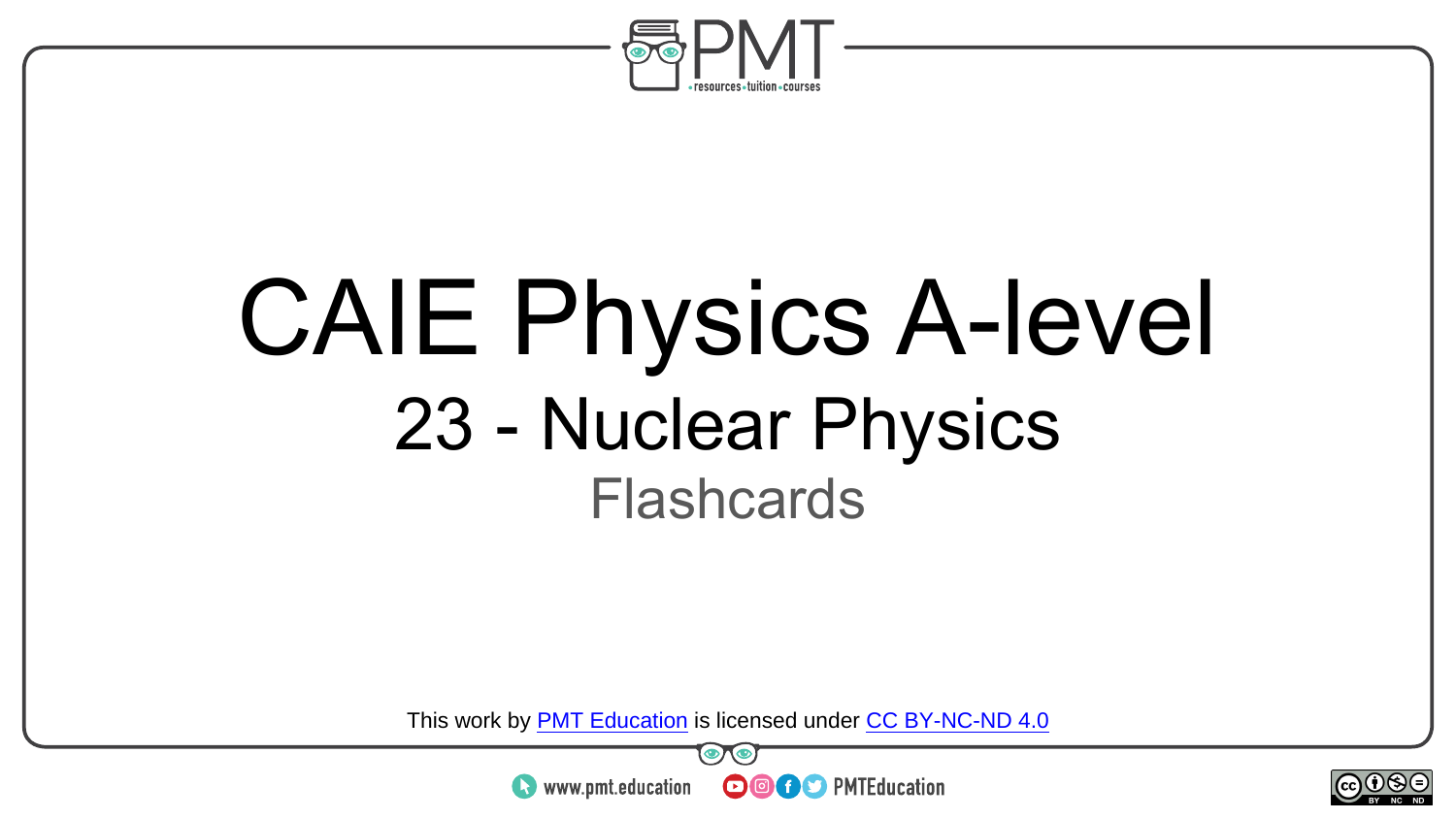

# What equation is used to describe the equivalence between mass and energy?



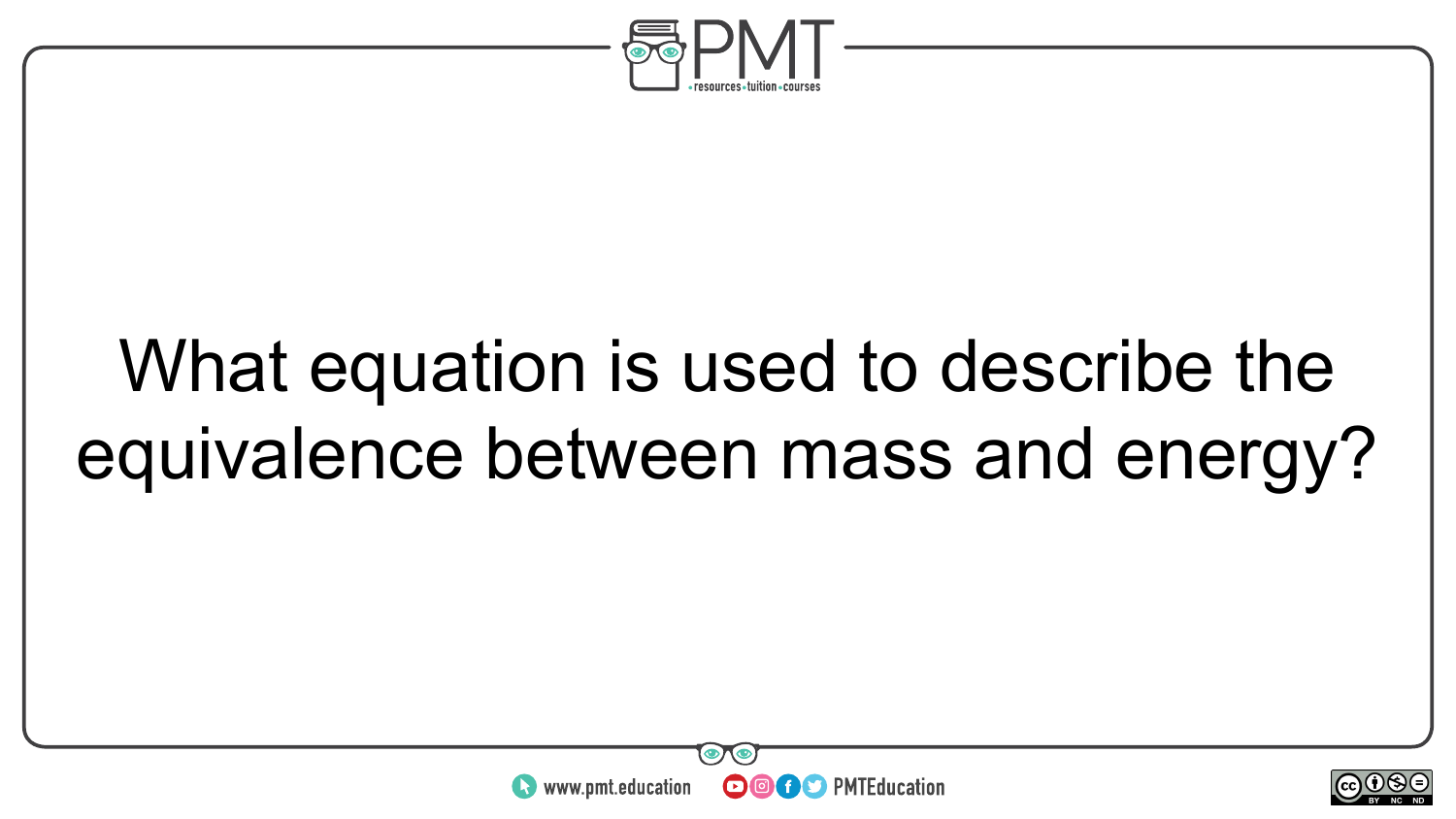

### What equation is used to describe the equivalence between mass and energy?





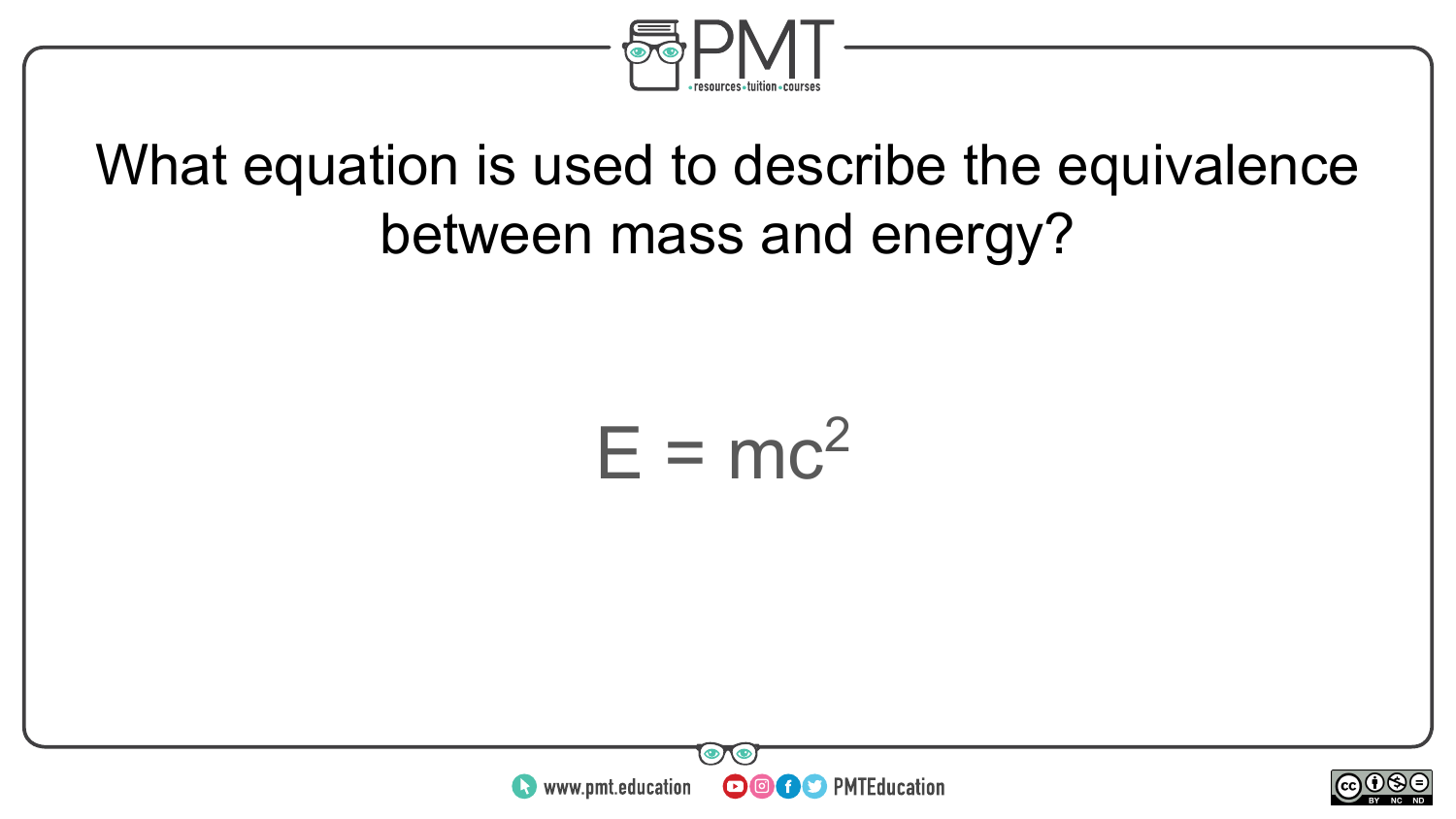

# What is the mass defect?



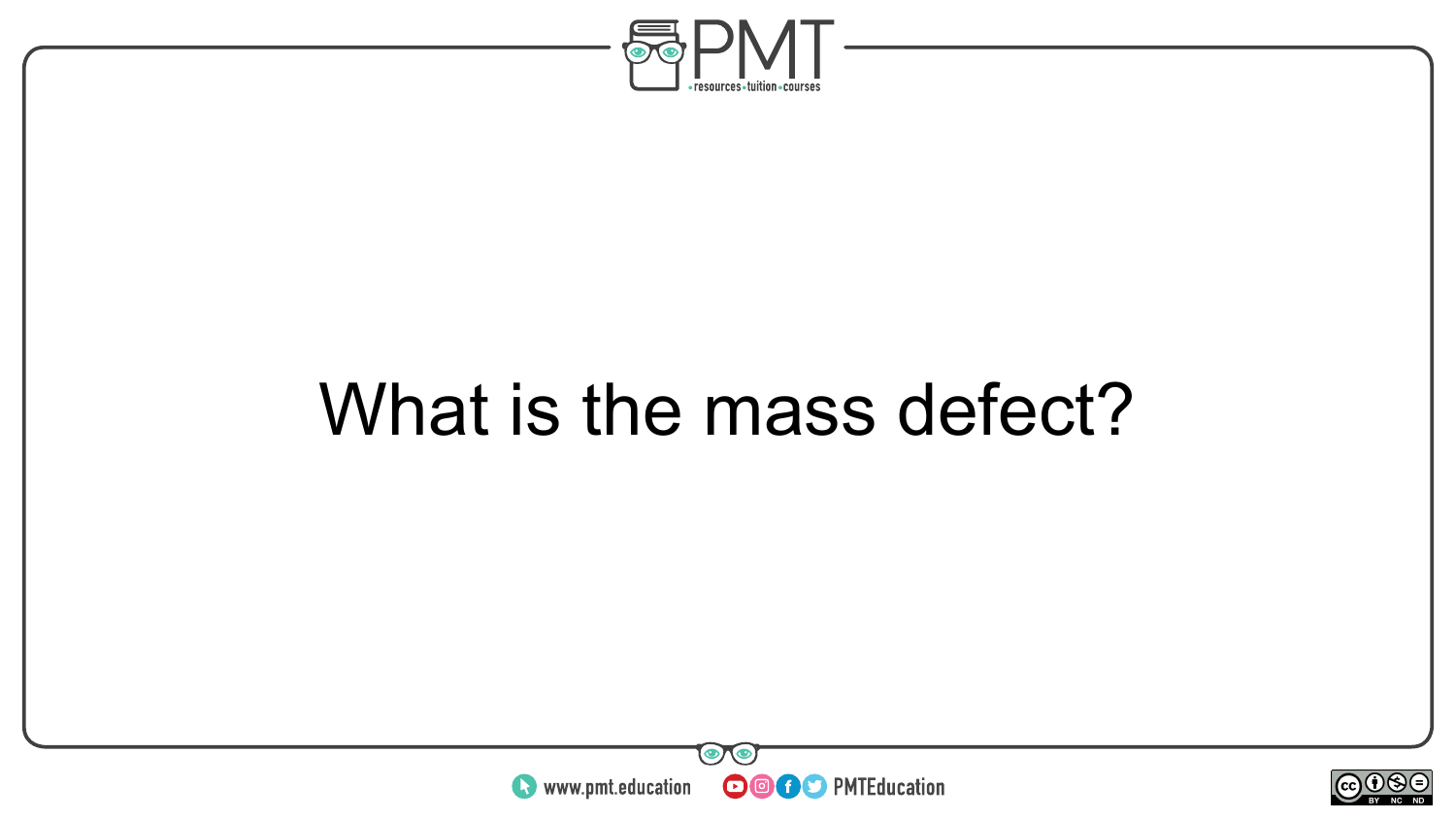

### What is the mass defect?

# The difference between the total mass of all the nucleons separately, compared to the mass of the nucleus.



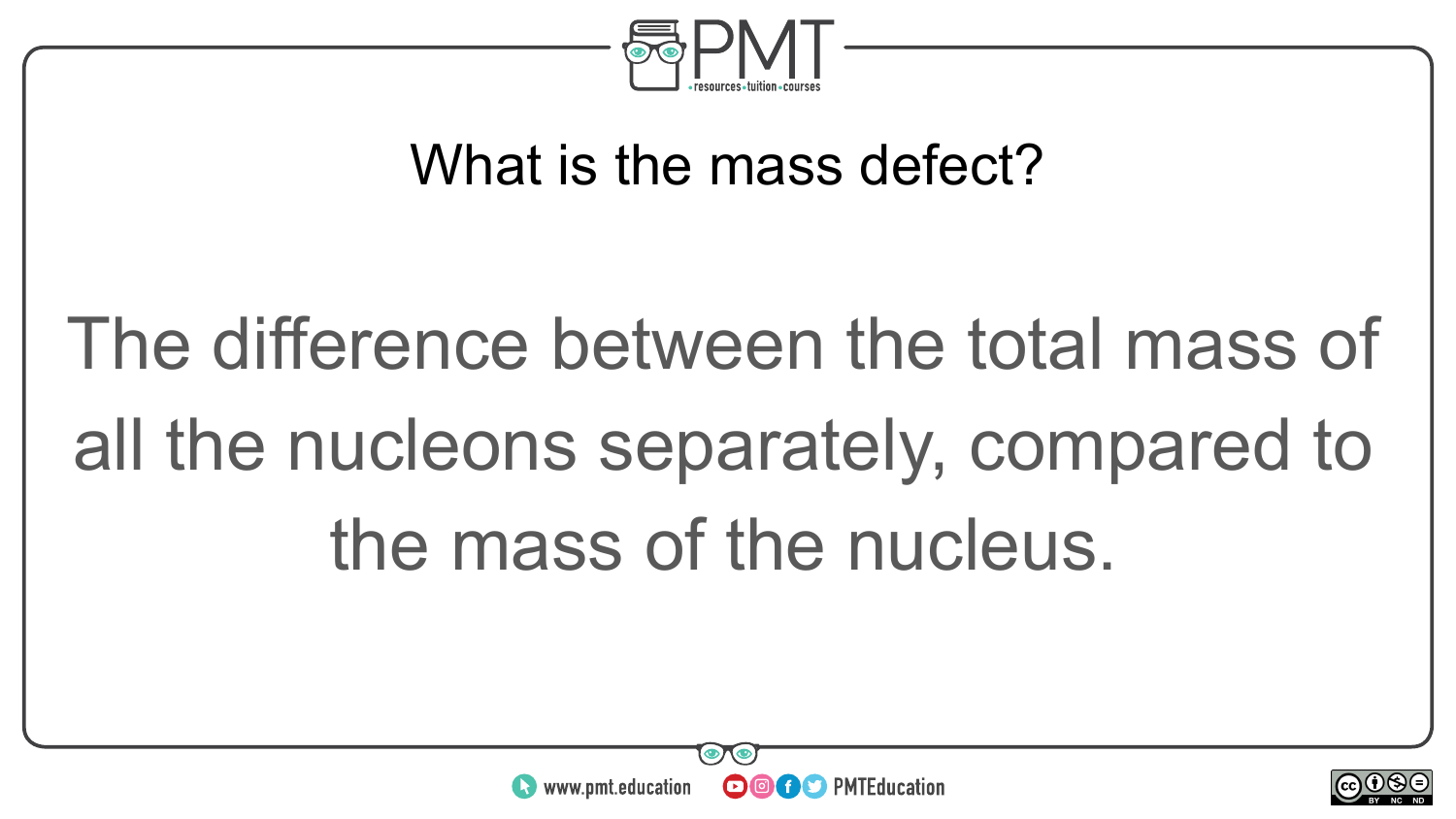

# Why is there a mass defect?



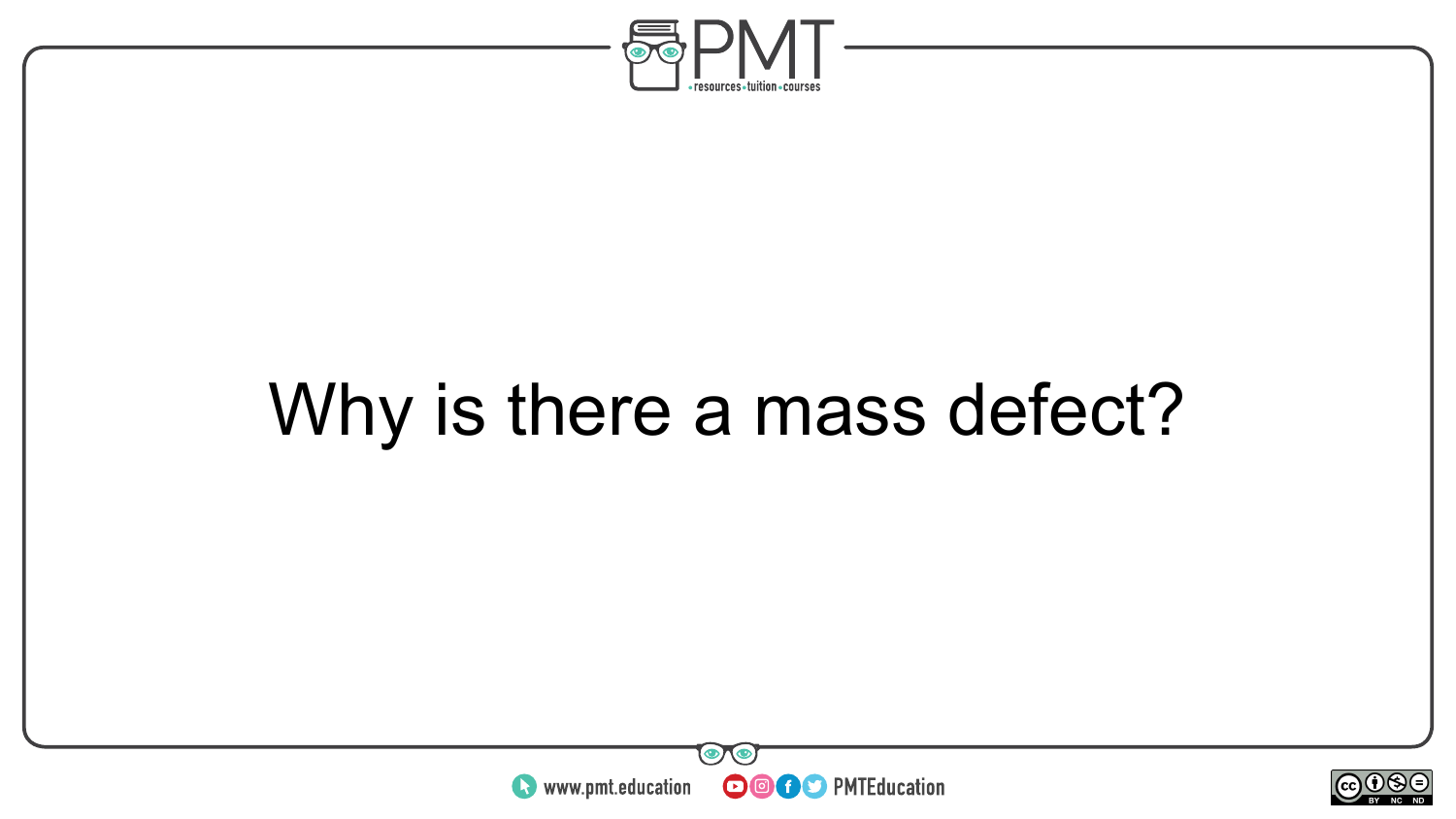

### Why is there a mass defect?

# Energy is released as the nucleons bind together into a nucleus. The mass-energy equivalence means this produces a mass defect.



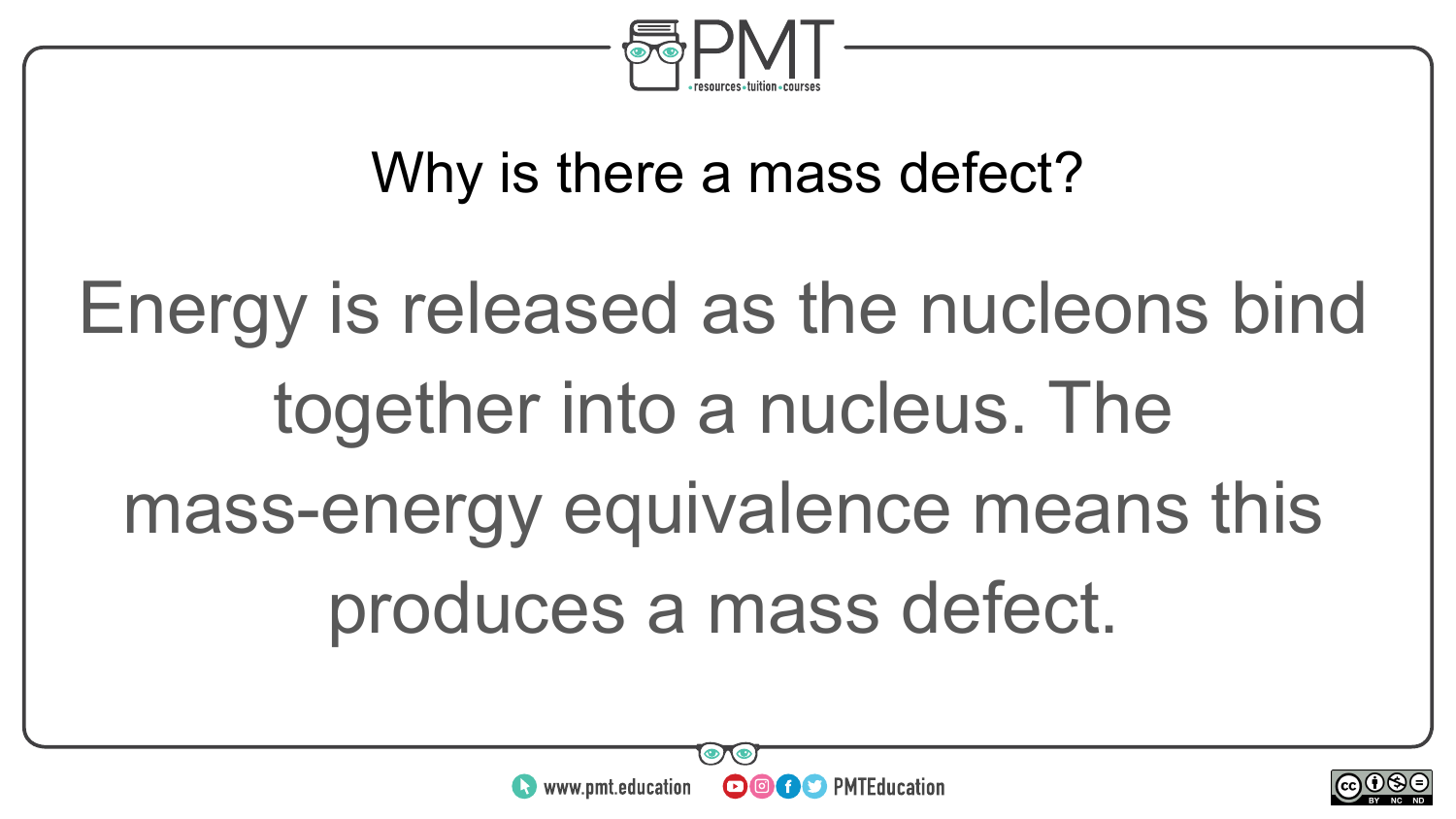

# What is binding energy?



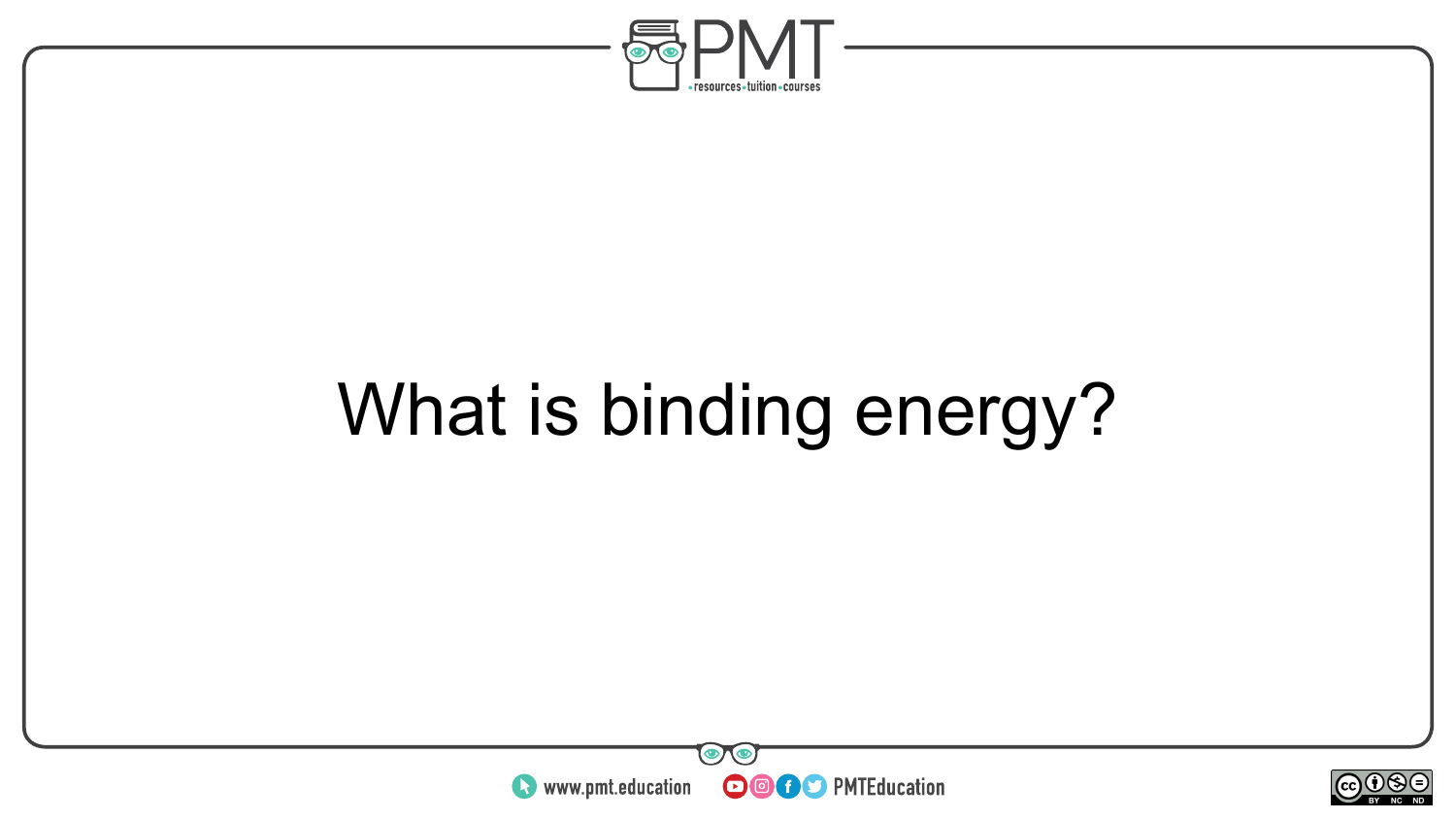

### What is binding energy?

The energy required to separate a nucleus into its constituent parts.

(This will be the same numerical value as the energy released when the nucleus binds, and is equivalent to the mass defect).



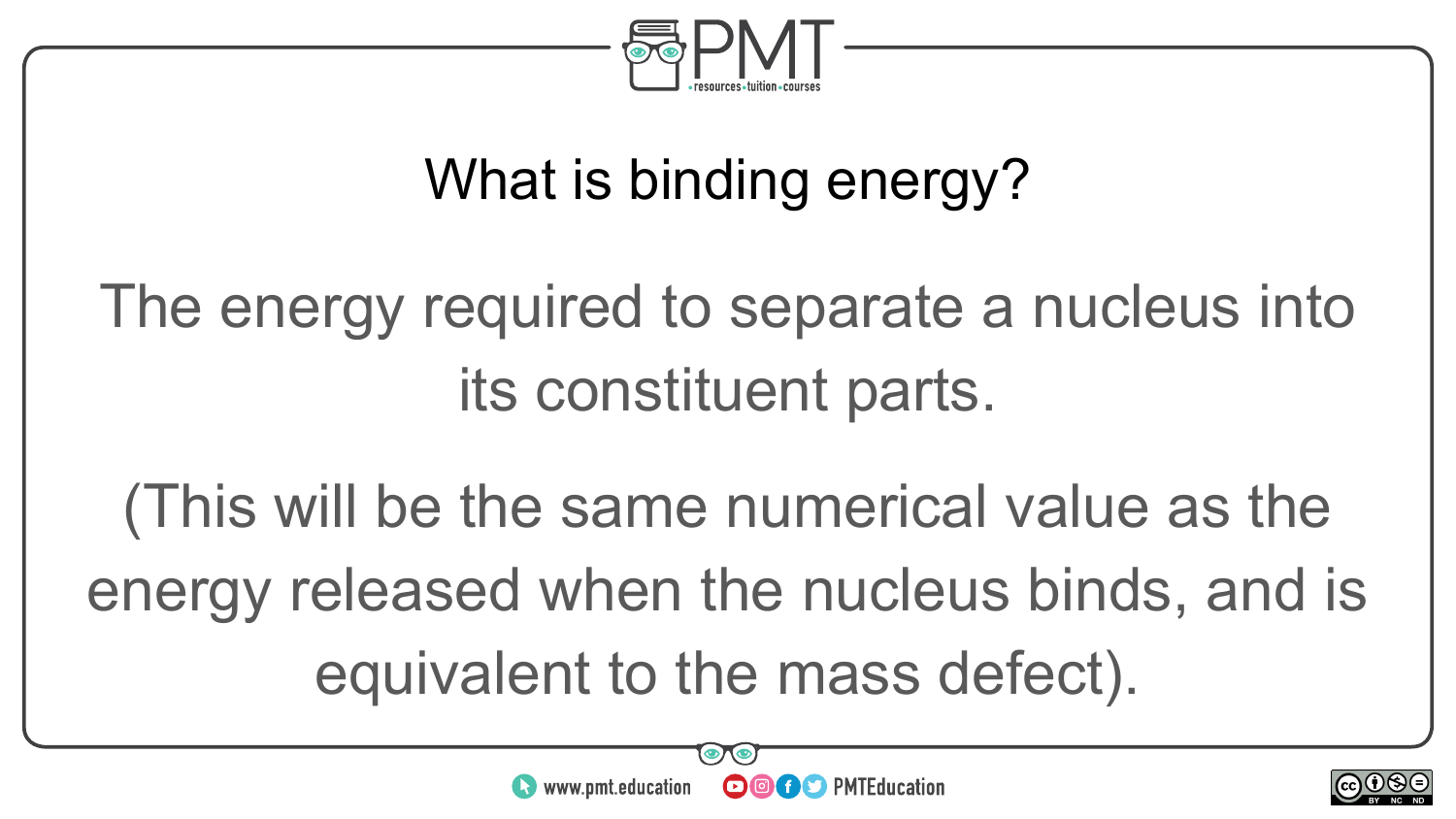

# True or false? A low binding energy per nucleon will mean that an element is more stable.



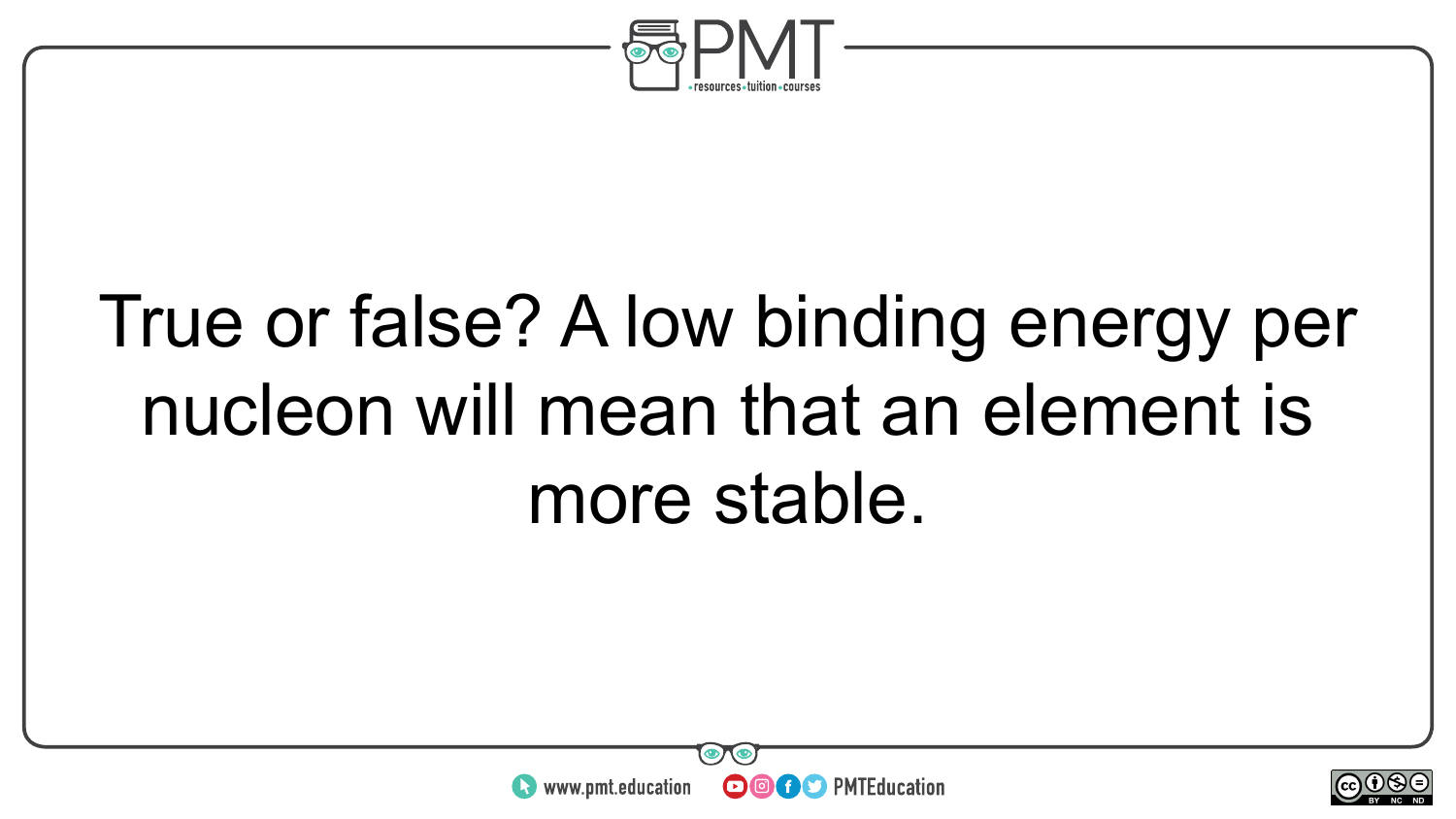

True or false? A low binding energy per nucleon will mean that an element is more stable.

False: A low binding energy per nucleon means not much energy would be required to separate the nucleus (ie. it's more likely to decay and thus less stable).



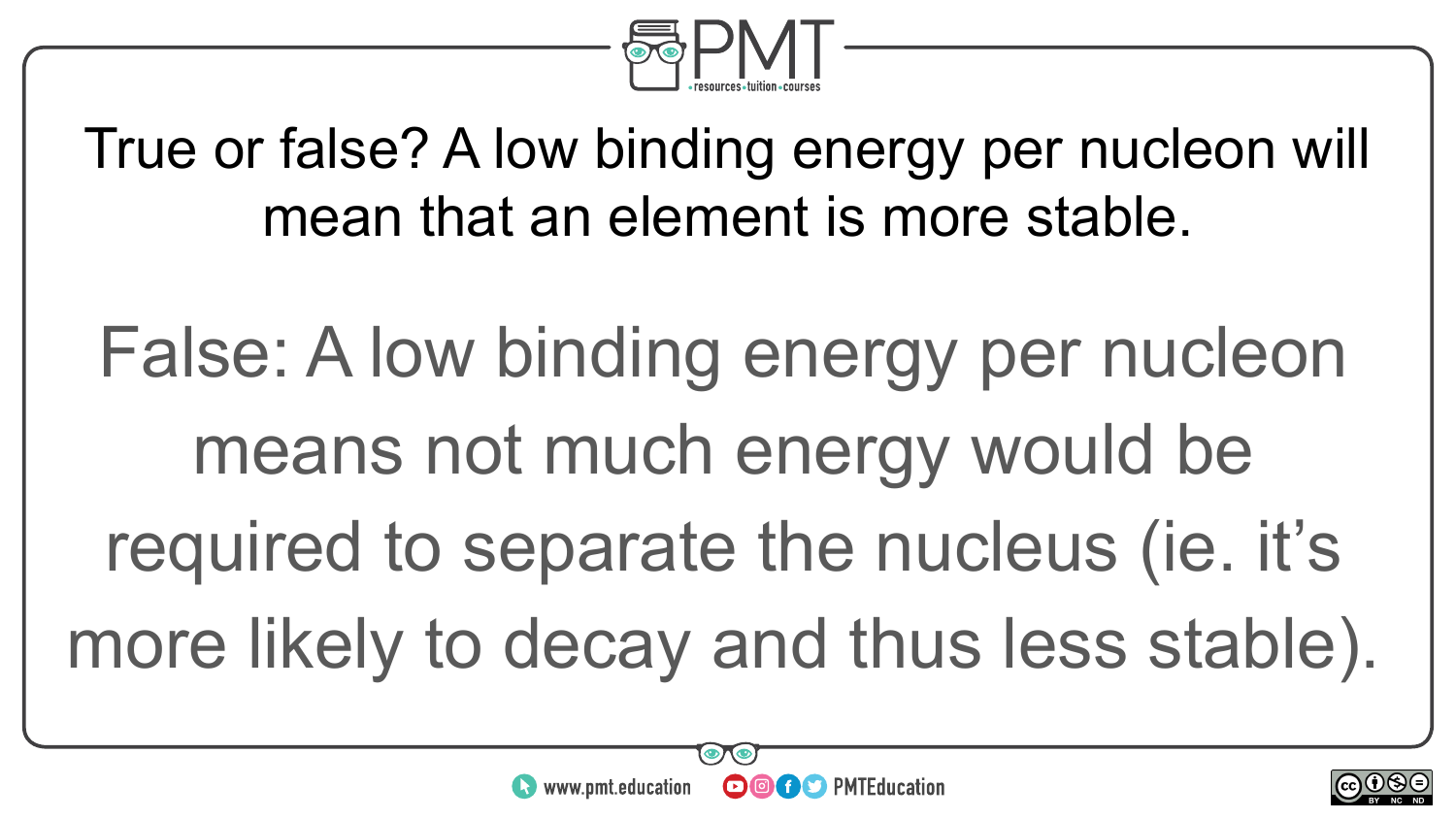

# What is nuclear fission?



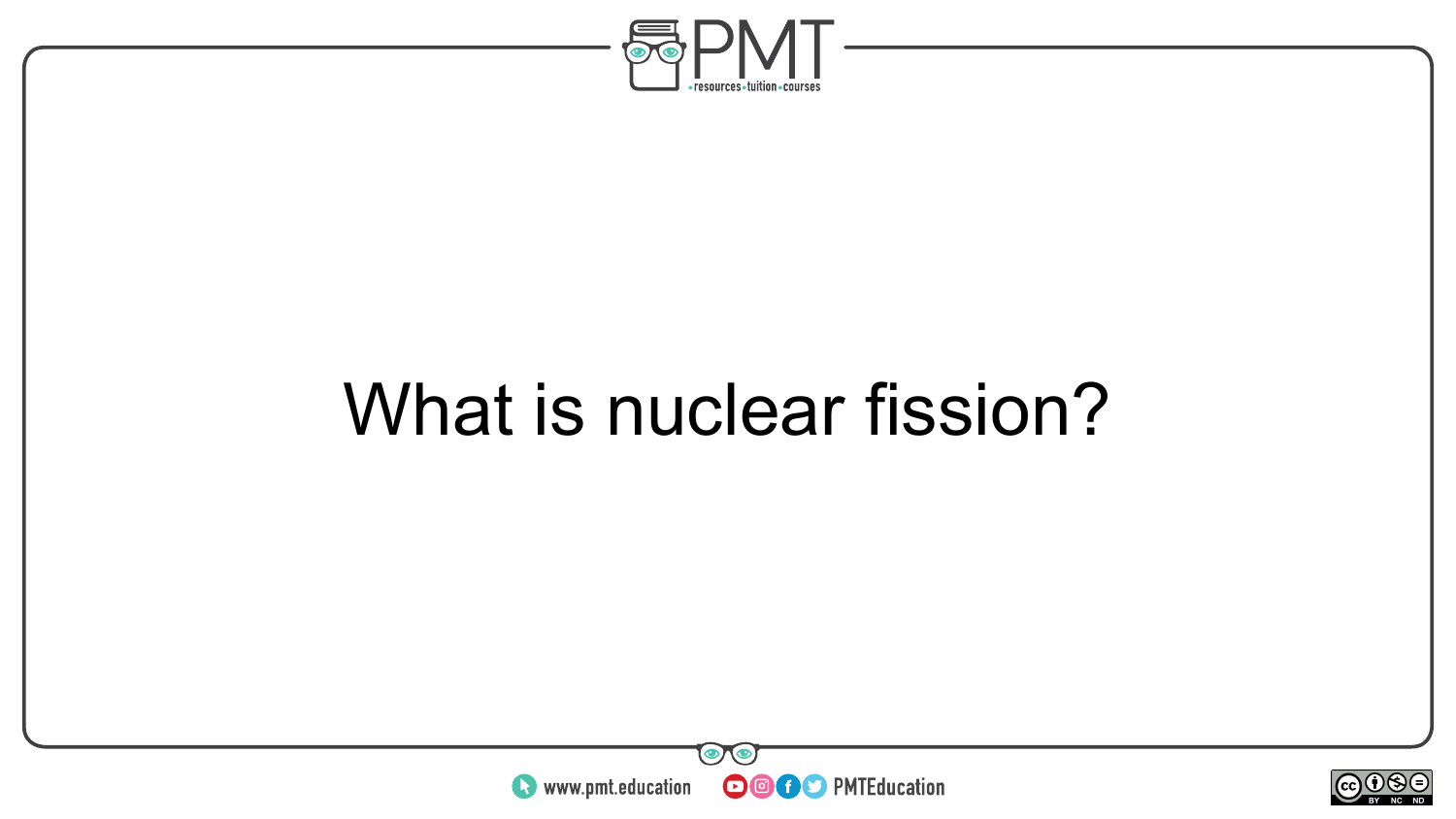

### What is nuclear fission?

Nuclear fission is the process by which an unstable nucleus splits into smaller nuclei. It often occurs in atoms with the large nuclei. The binding energy per nucleon increases when fission occurs so energy is also released.



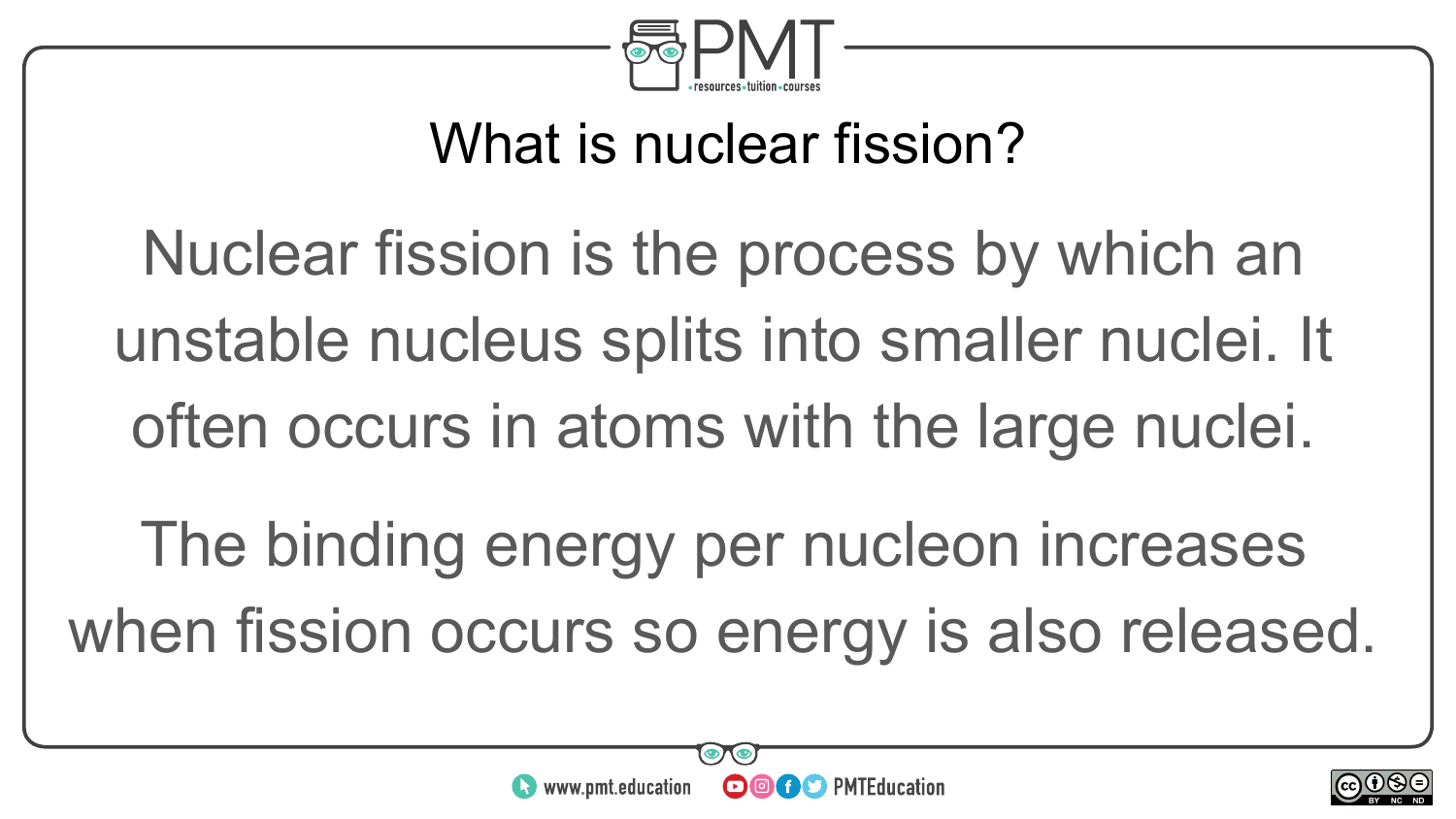

# What is nuclear fusion?



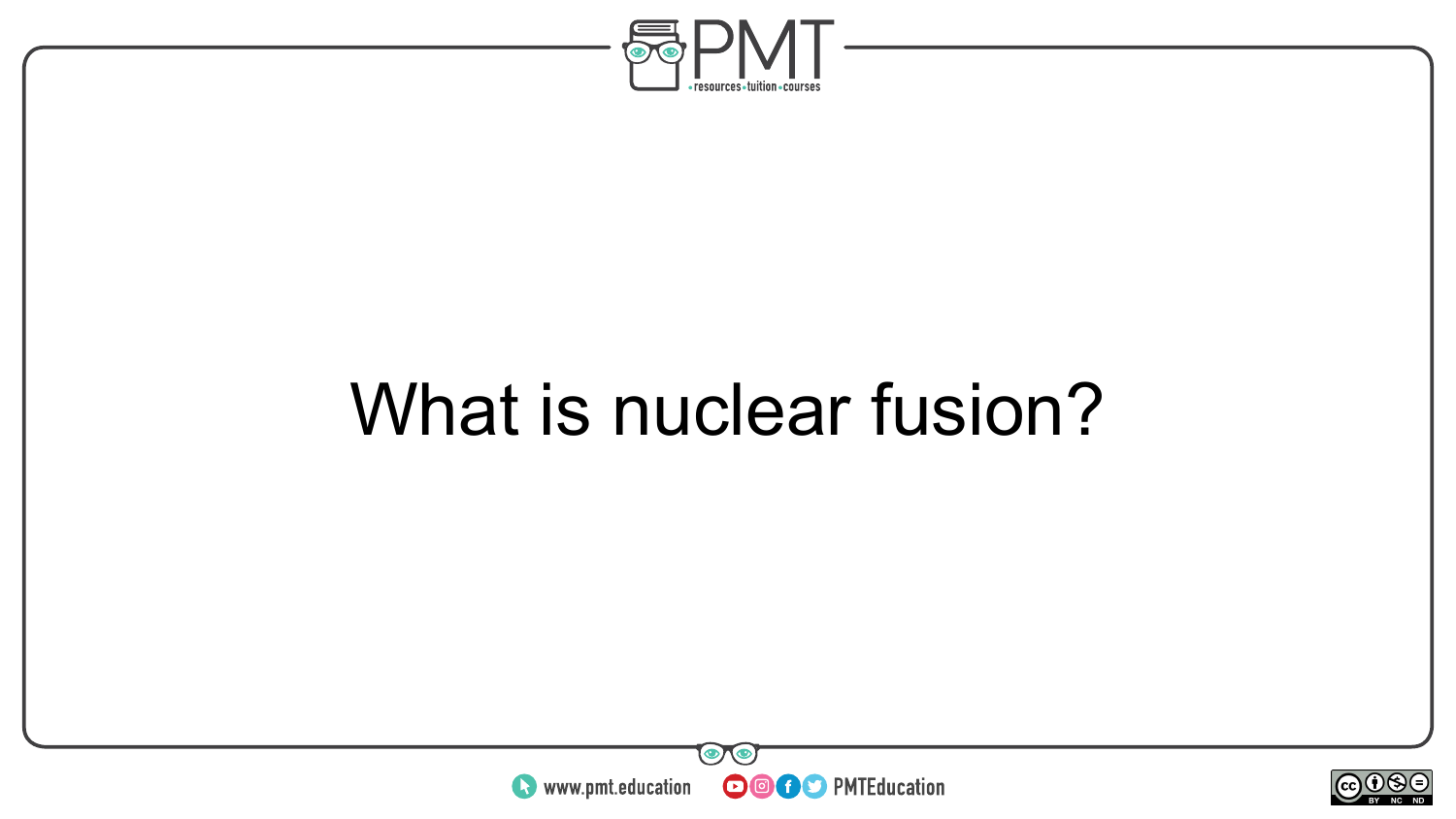

### What is nuclear fusion?

# Nuclear fusion is the process by which two small nuclei fuse together to form a larger one. The new nucleus has a larger binding energy per nucleon than the old one, so energy is also released.

**OOOO** PMTEducation



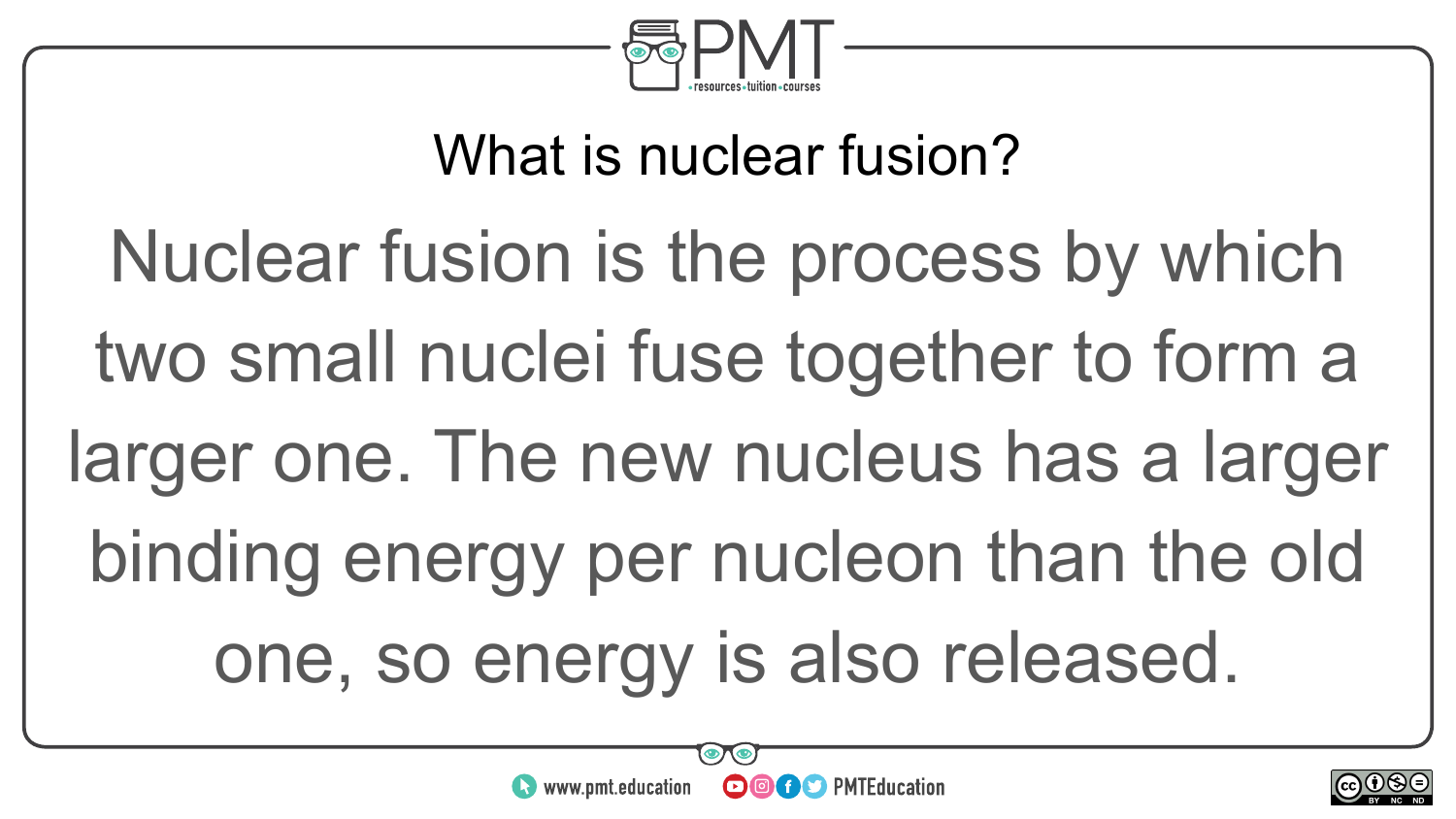

# Which process (fission or fusion) releases the most energy?



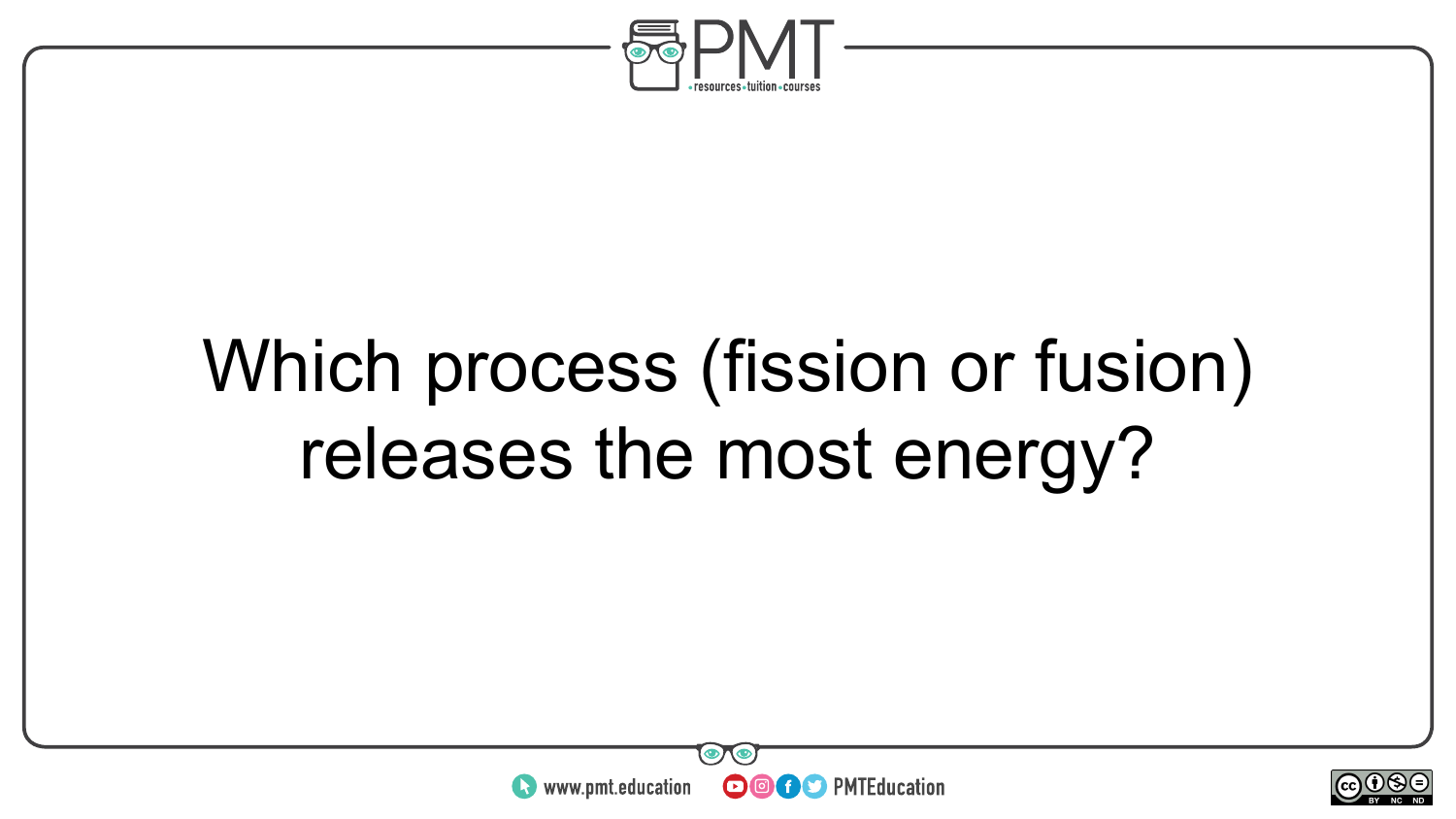

### Which process (fission or fusion) releases the most energy?

Fusion releases a lot more energy for the amount reacting material involved (i.e. per mole of the reacting substances).

This is because the change in binding energy per nucleon is much more drastic.



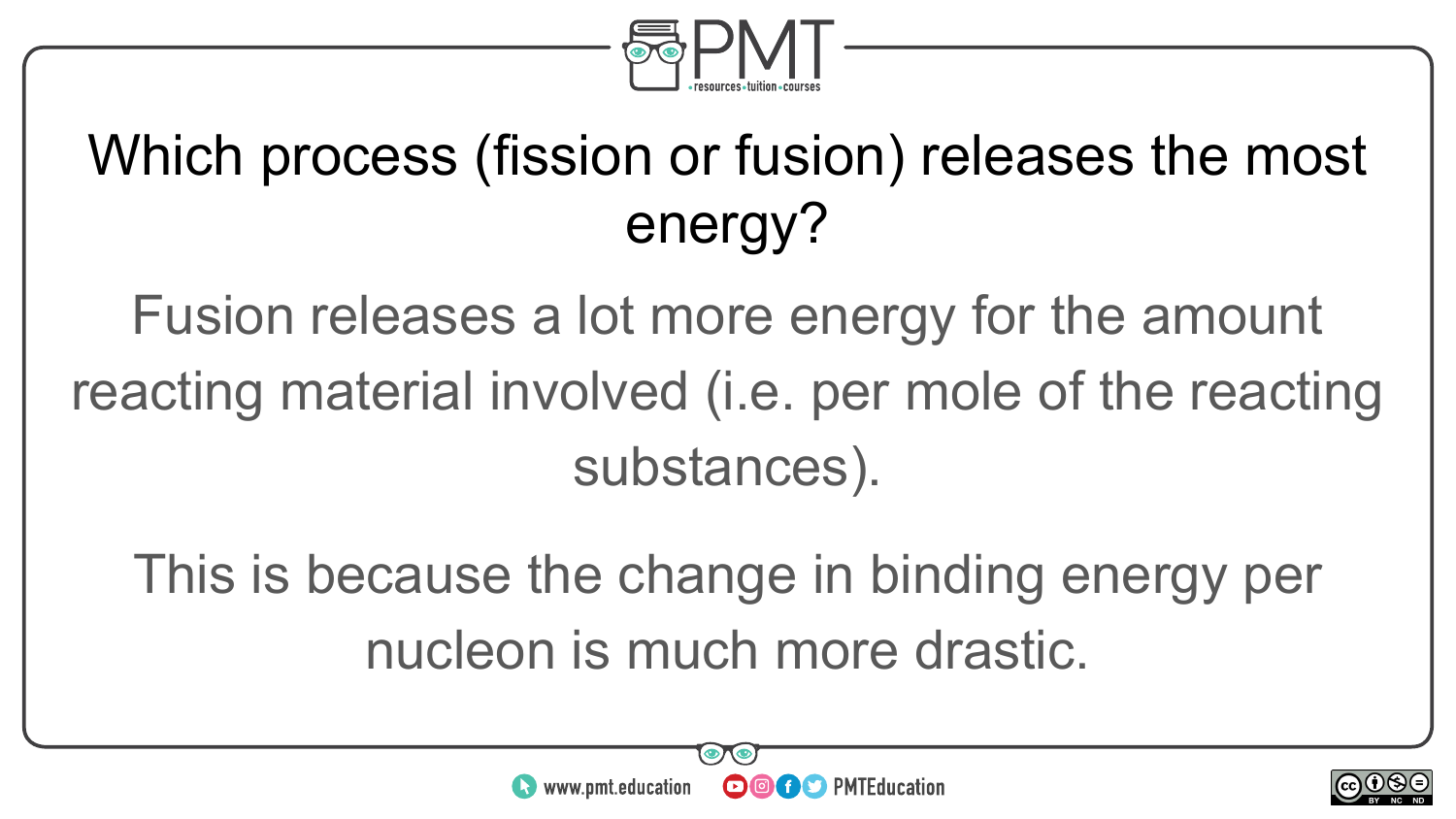

# Sketch a graph of nucleon number against binding energy per nucleon?



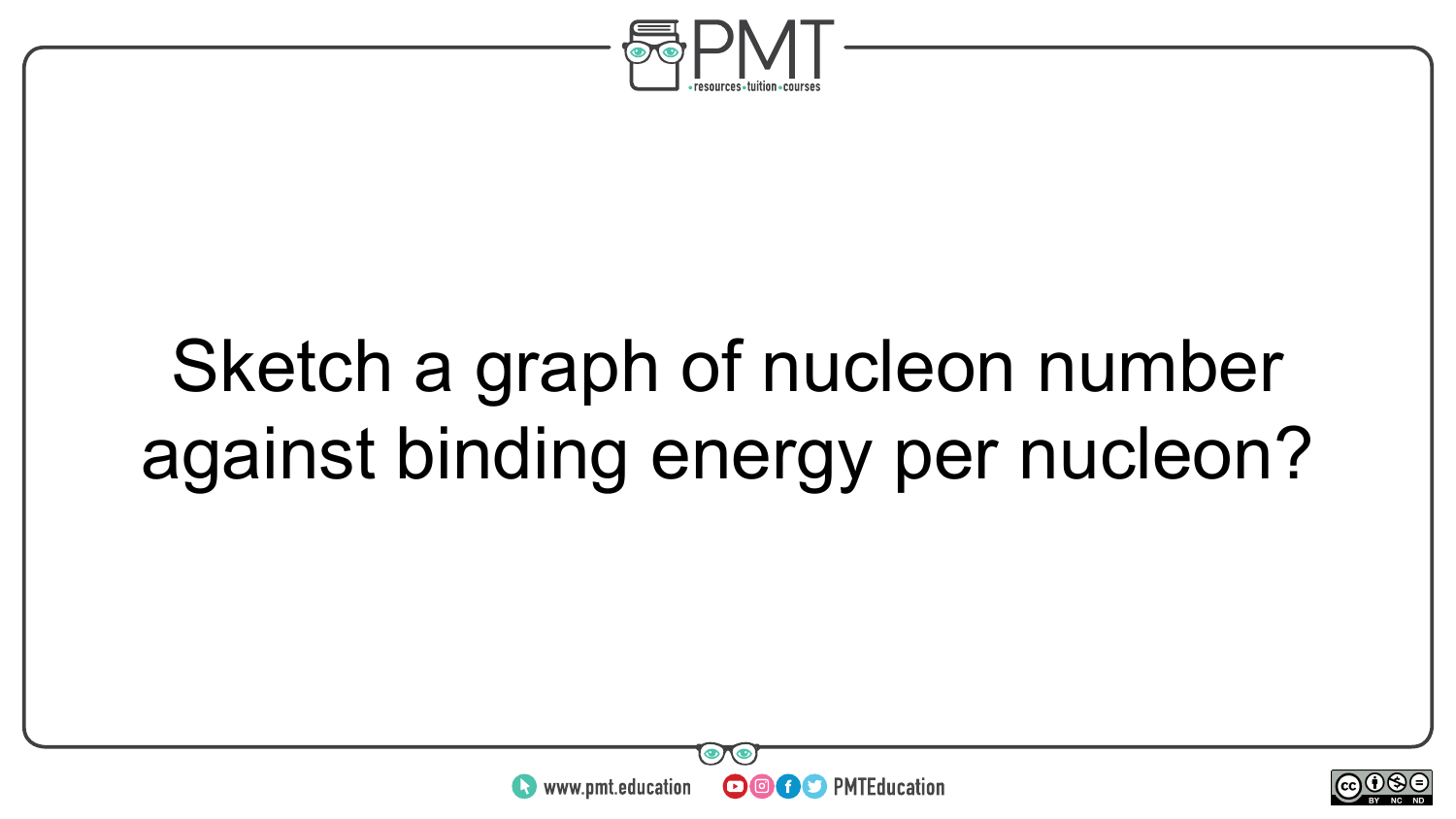

### Sketch a graph of nucleon number against binding energy per nucleon?

Note that, on the fusion side of the MeV) graph, the gradient rises much more steeply with nucleon number than it falls on the fission side of the graph. This large increase in binding energy per nucleon, for low nucleon  $\frac{3}{8}$ fusion reactions, explains the huge energy output.



 $\sim$ neel BY NC ND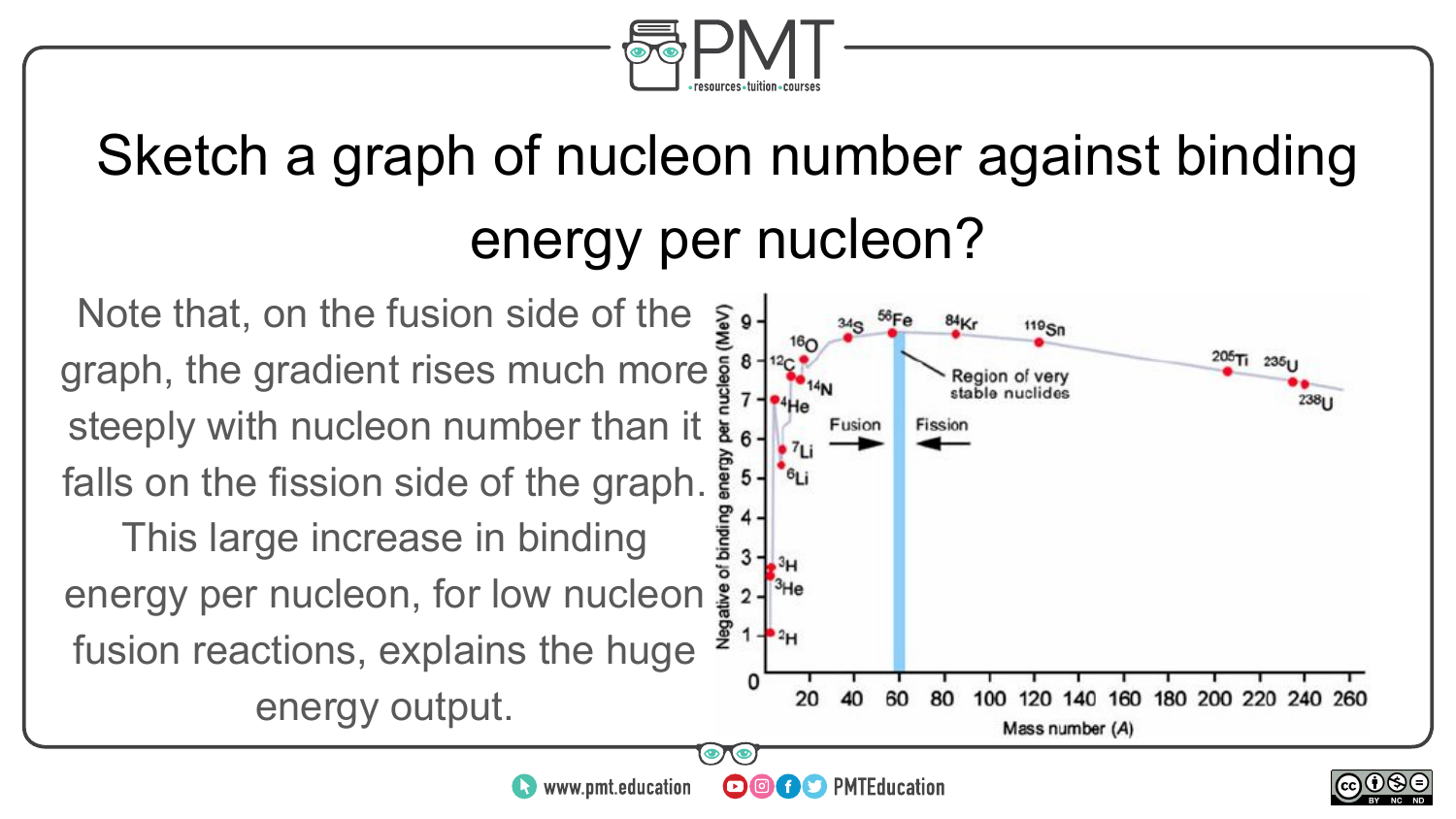

# Why is it difficult to make fusion occur on Earth?



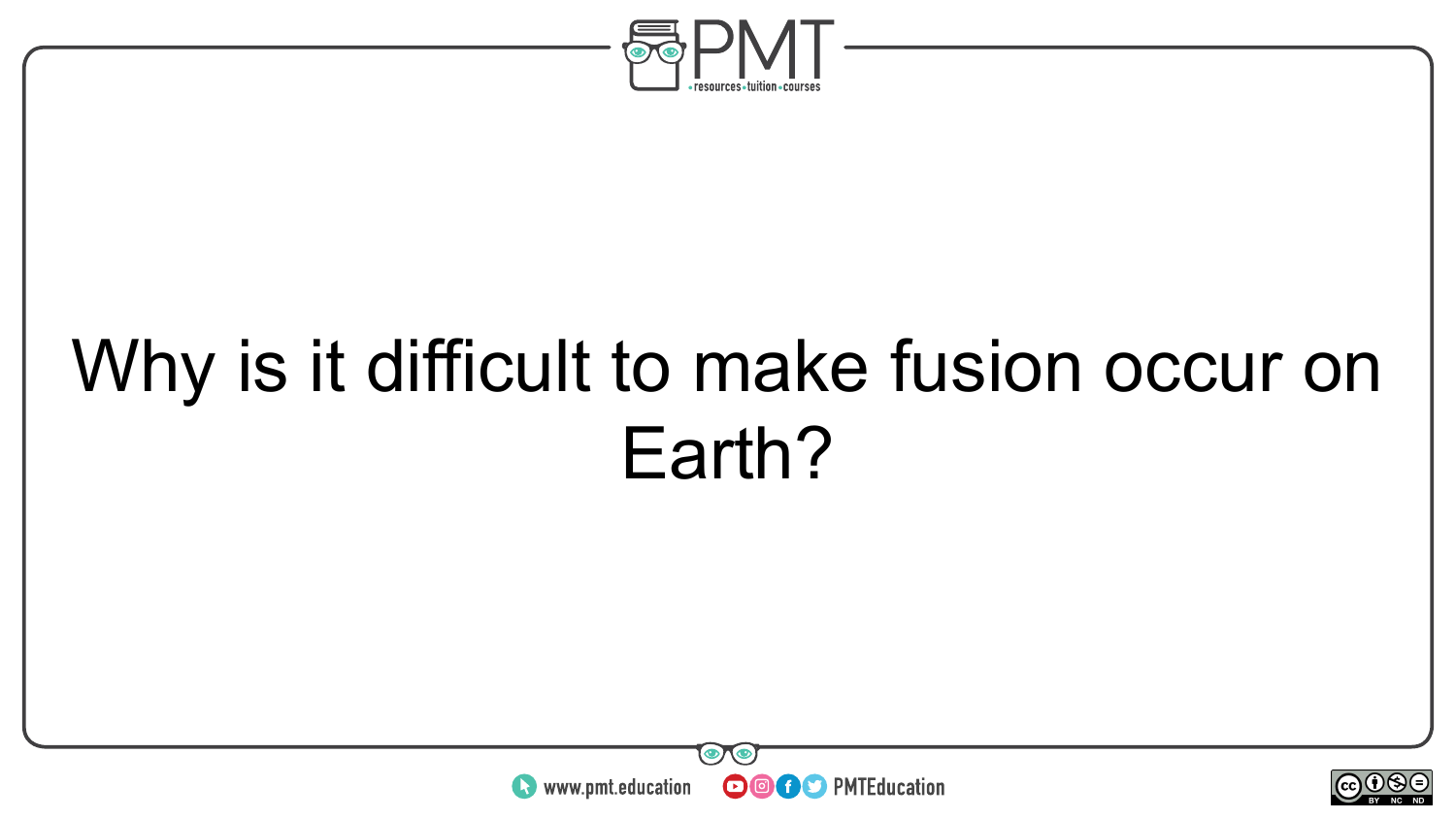

### Why is it difficult to make fusion occur on Earth?

There is a large repulsion between the two positively charged nuclei, therefore a lot of energy is required to overcome the repulsion and fuse them together.

It is hard to get a material that can withstand the heat and be cost effective.



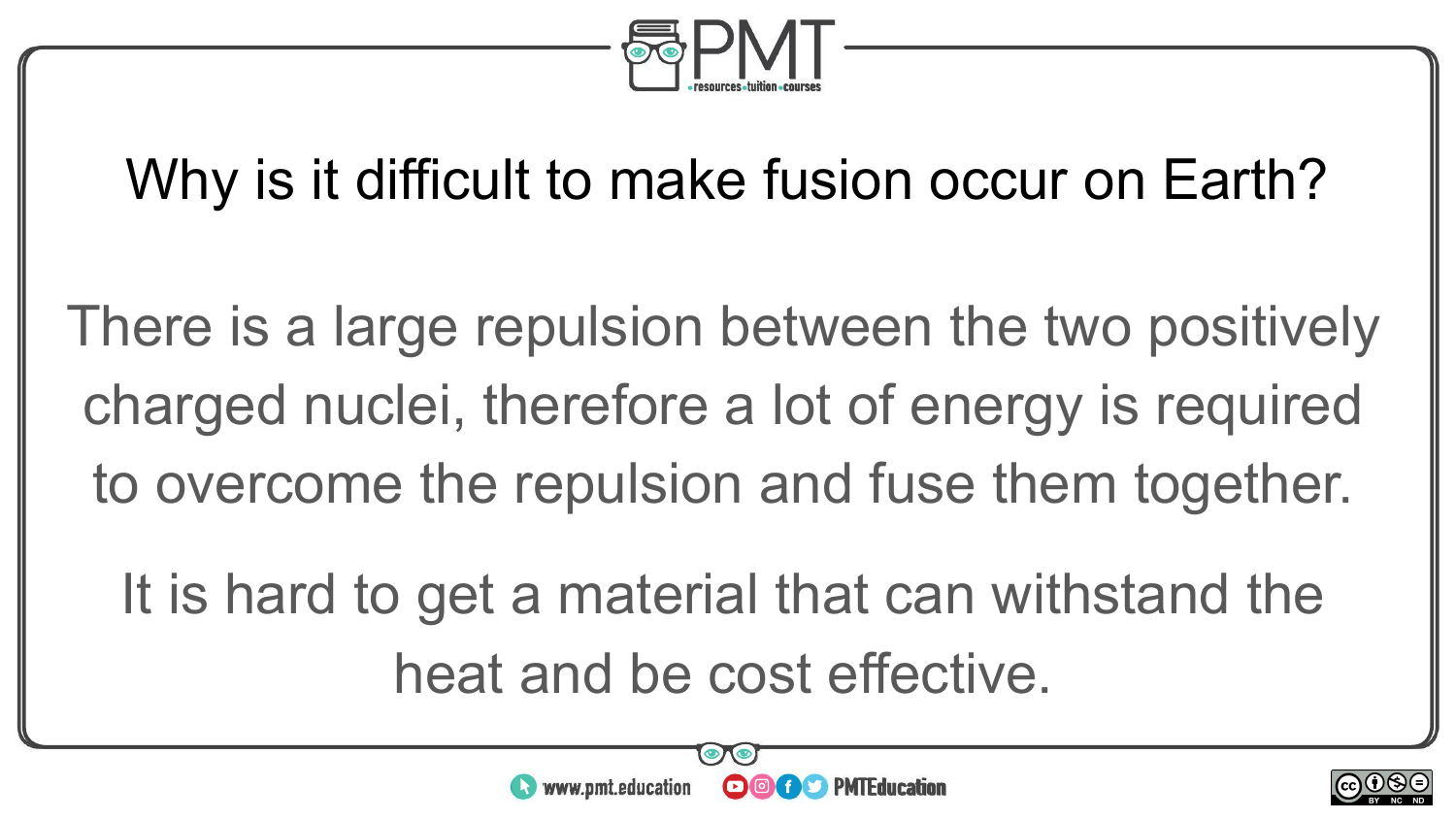

# Complete the following equation:  $_{0}$  <sup>1</sup>n +  $_{92}^{235}$ U  $\rightarrow$   $_{56}^{141}$ Ba +  $_{36}^{92}$ Kr + $\Box$  <sup>1</sup> $_{\theta}$  .

**OOOO** PMTEducation

**htms://www.pmt.education** 

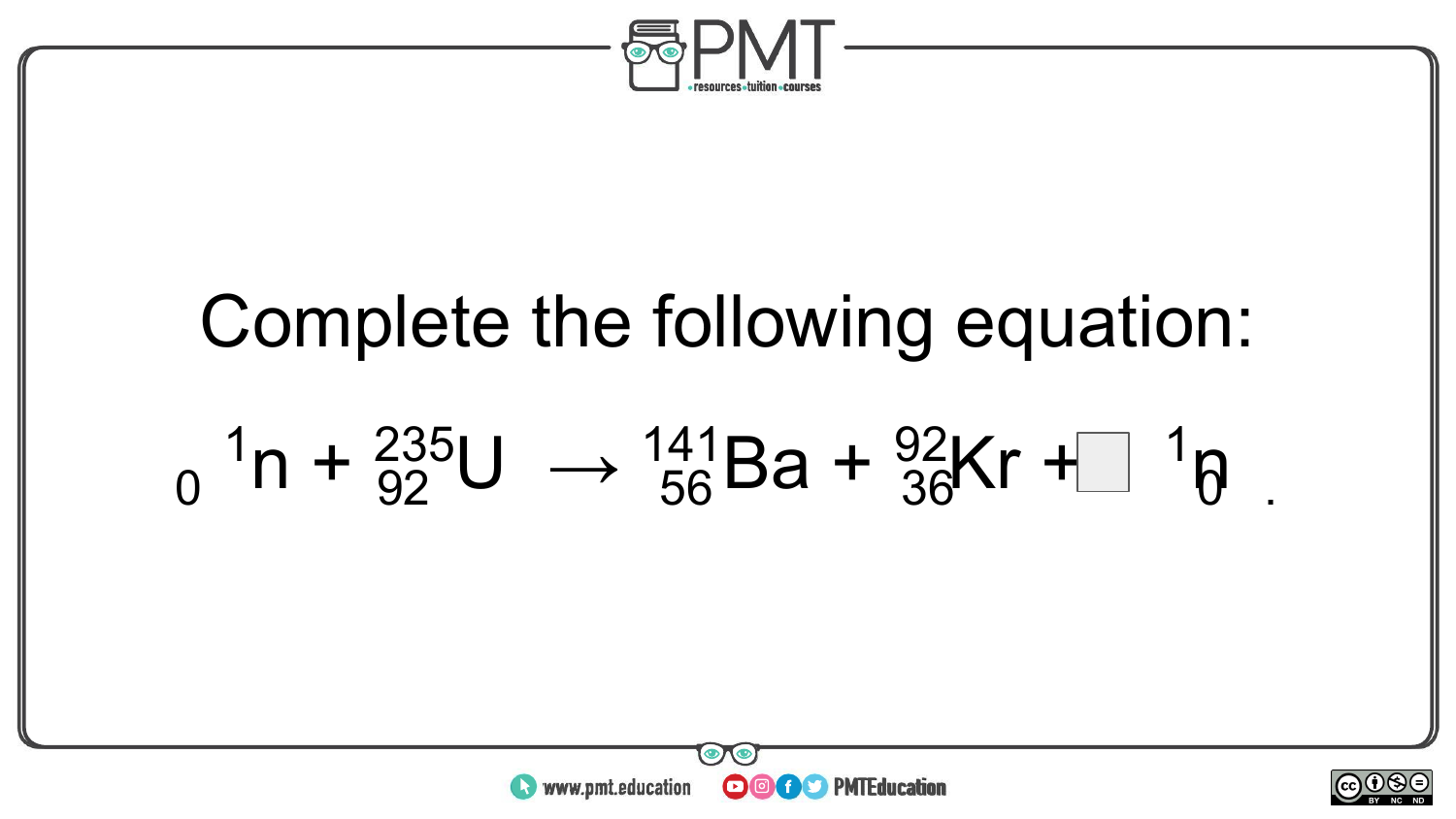

# Complete the following equation:  $_{0}$  <sup>1</sup>n +  $_{92}^{235}$ U  $\rightarrow$   $_{56}^{141}$ Ba +  $_{36}^{92}$ Kr + $_{10}^{11}$   $_{0}^{1}$ Complete the following equation:  $_{0}^{1}n + \frac{235}{92}U \rightarrow \frac{141}{56}Ba + \frac{92}{36}Kr + 3 \frac{1}{9}$

**OOOO** PMTEducation



**htms://www.pmt.education**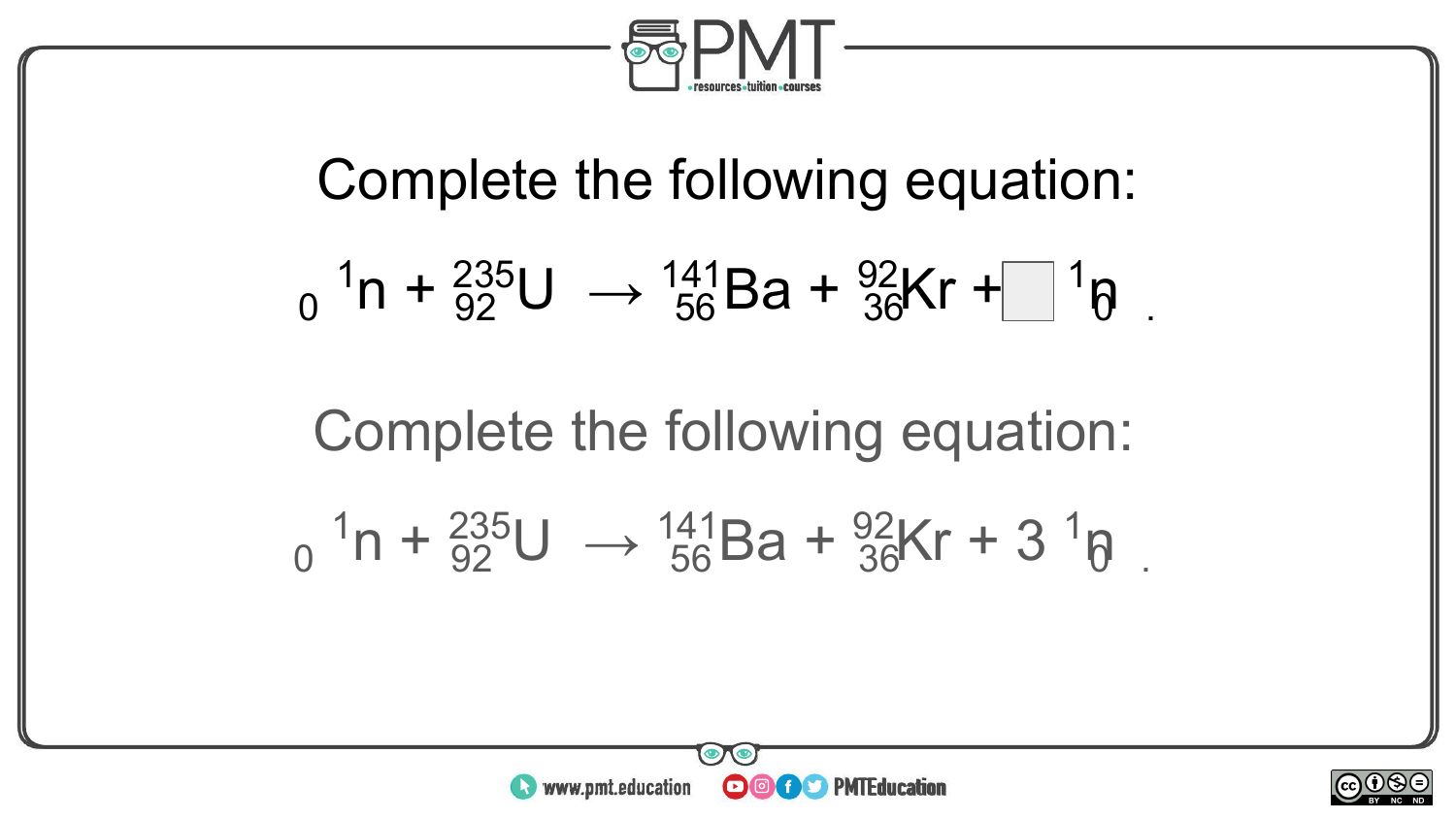

# What equation would you use to calculate the energy output of a nuclear reaction?



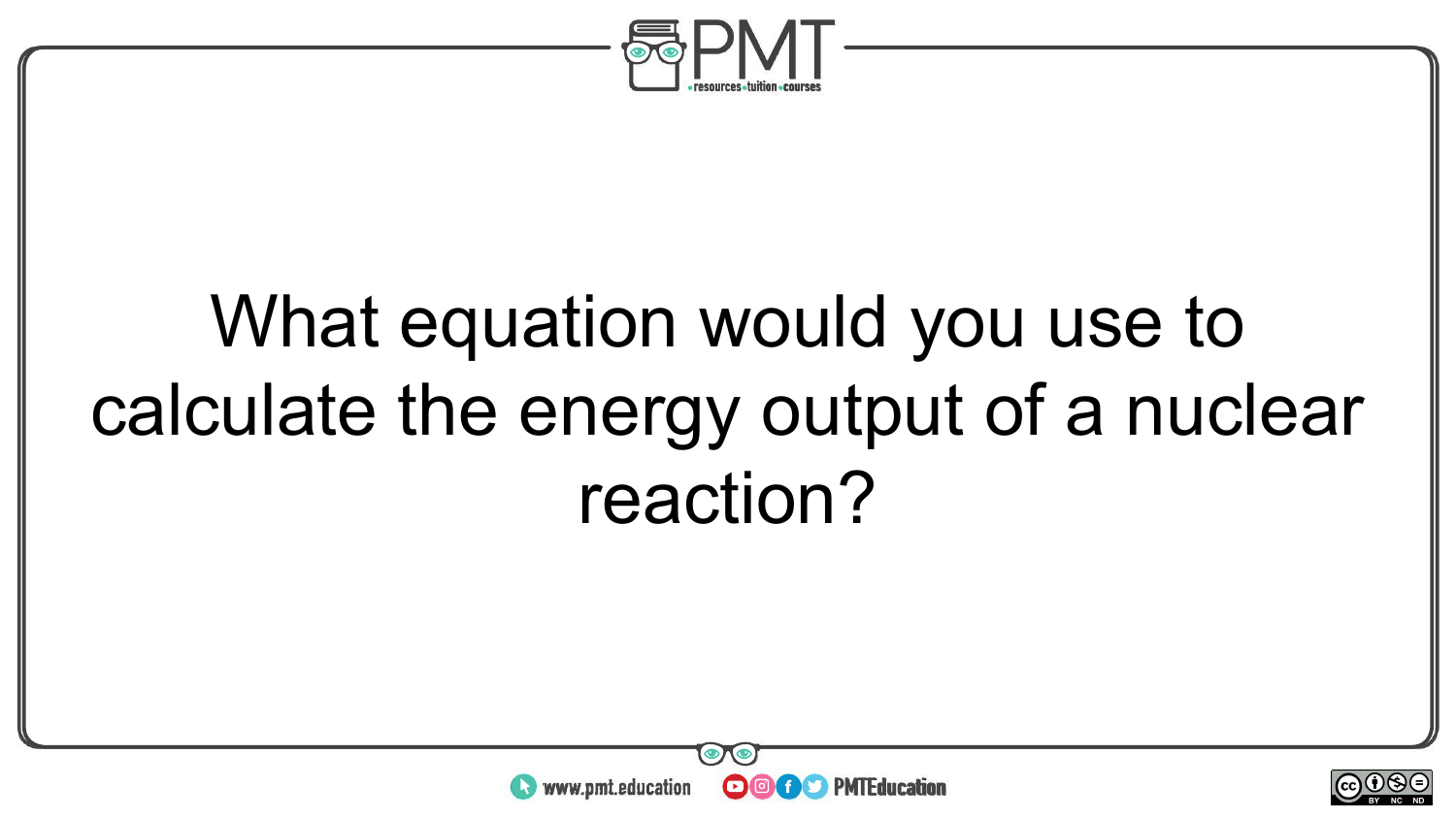

What equation would you use to calculate the energy output of a nuclear reaction?

### $E = c^2 \Lambda m$

Where 'Δm' is the change in mass of the reacted vs the originally reacting material.



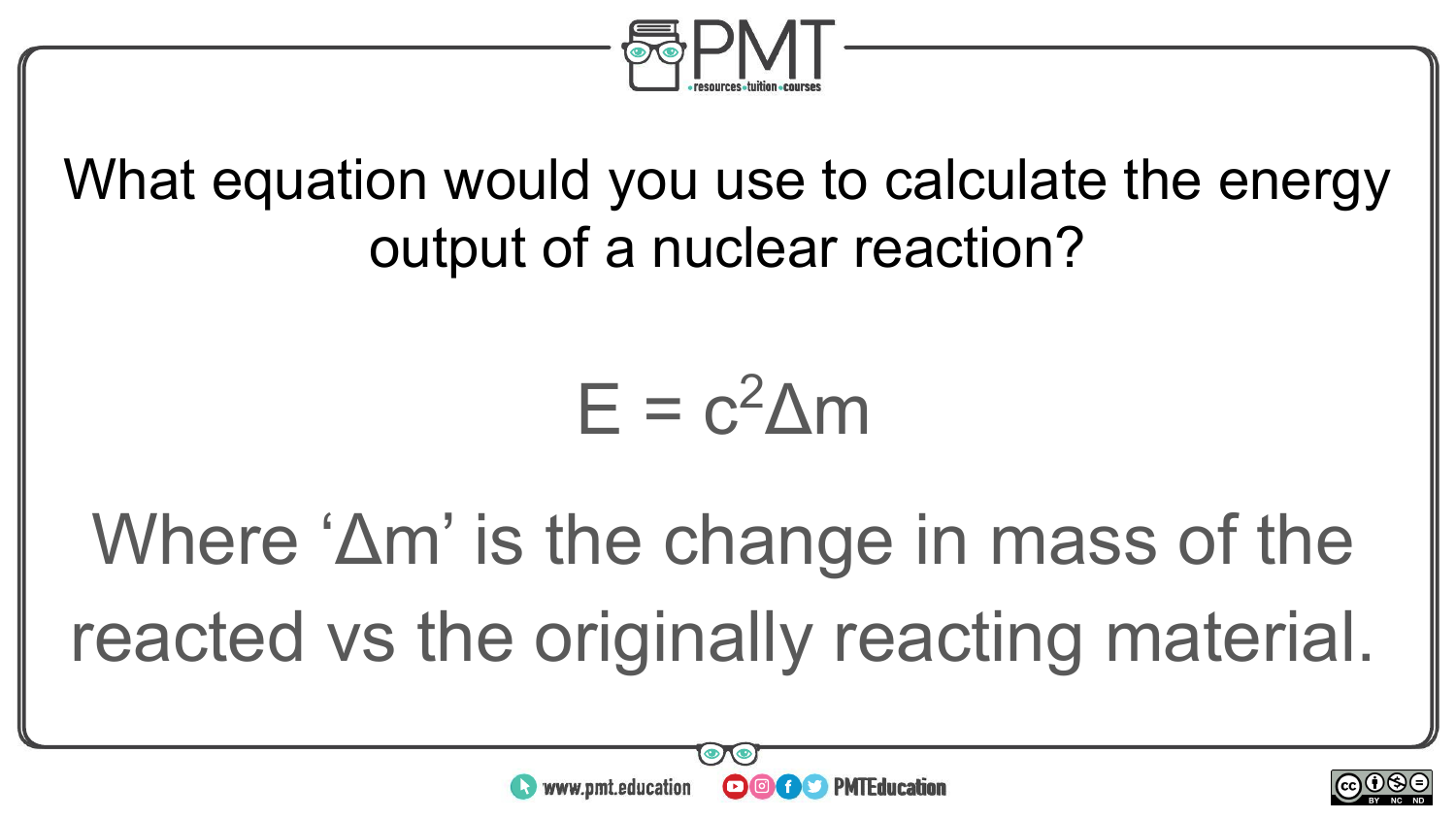

# What is radioactive decay?



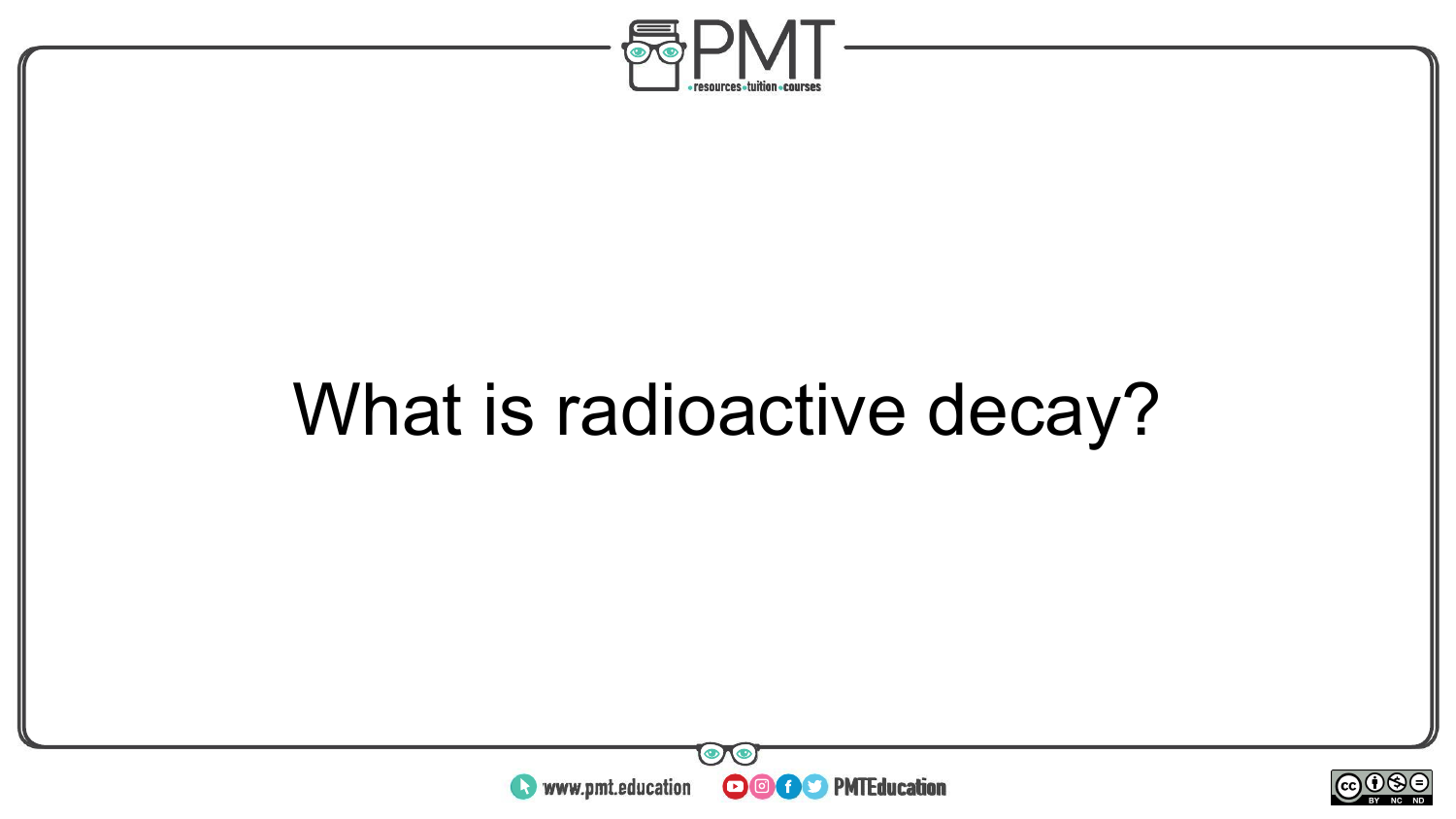

### What is radioactive decay?

# Radioactive decay is a spontaneous process in which unstable atomic nuclei break down, releasing energy in the form of radiation.



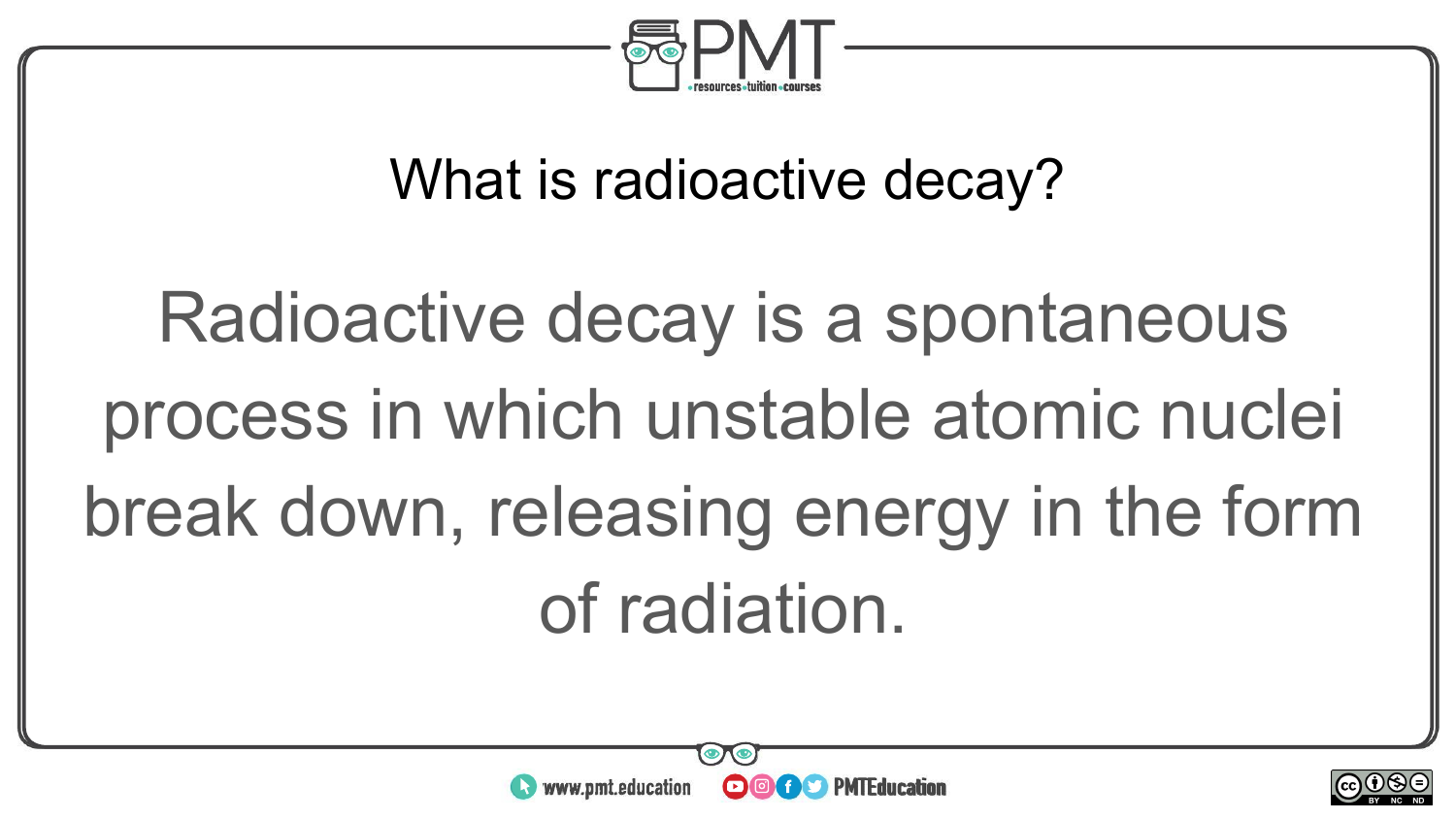

# Is there any way of determining when an individual nucleus will decay?



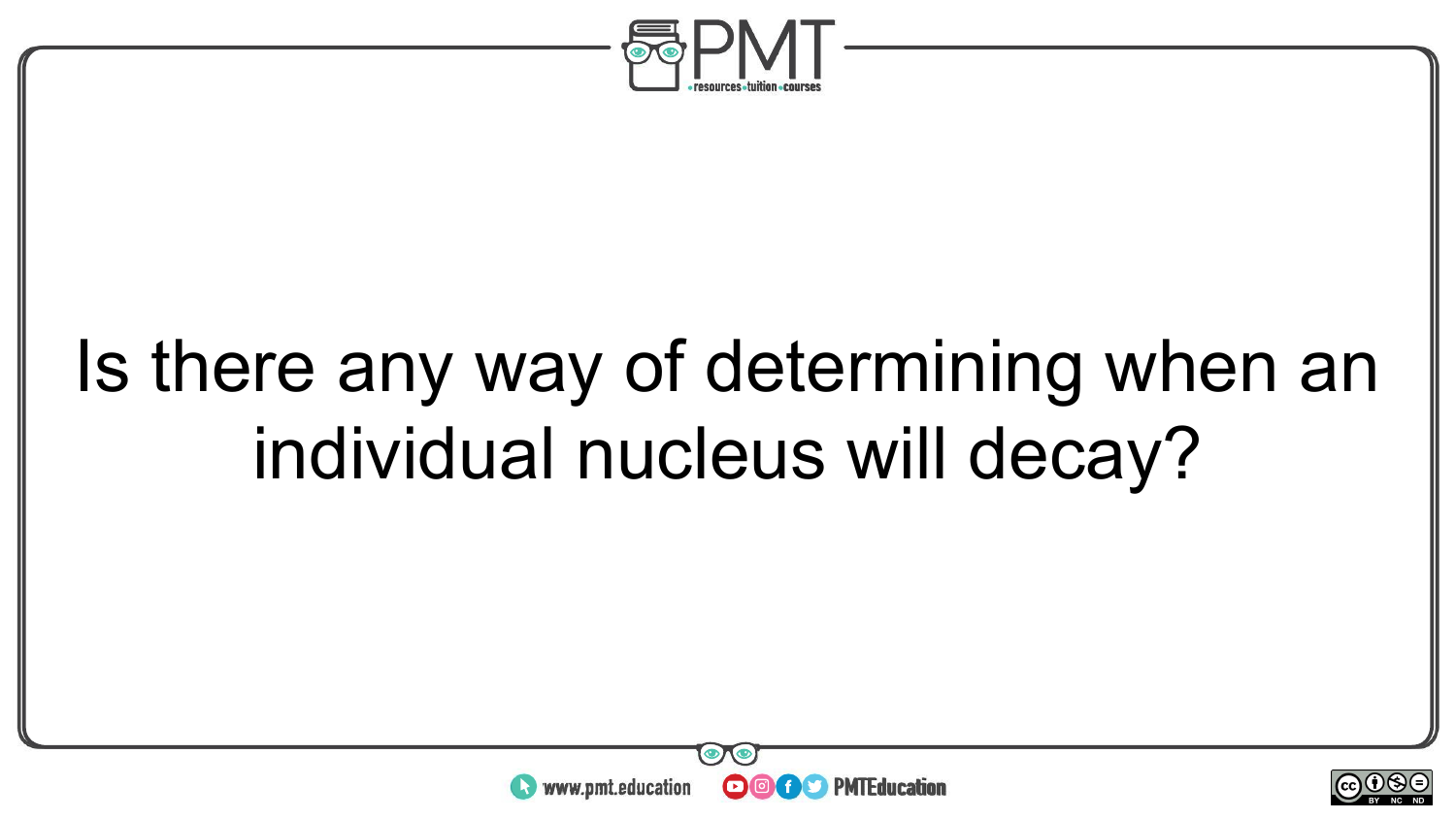

### Is there any way of determining when an individual nucleus will decay?

### No.

# Decay of individual nuclei is random.



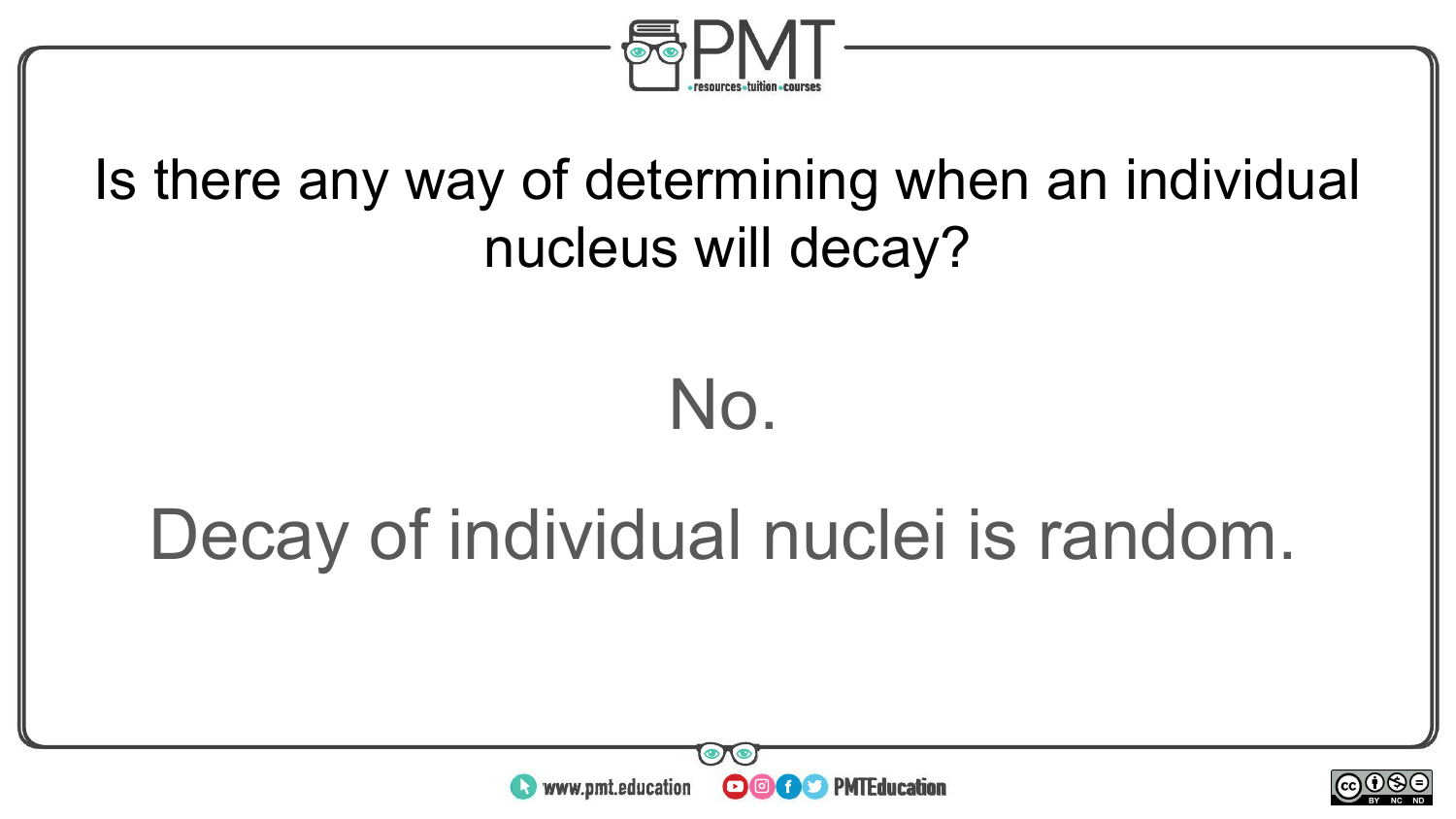

# Is there any way of determining the number of nuclei, of a given species, that will decay over a period of time?



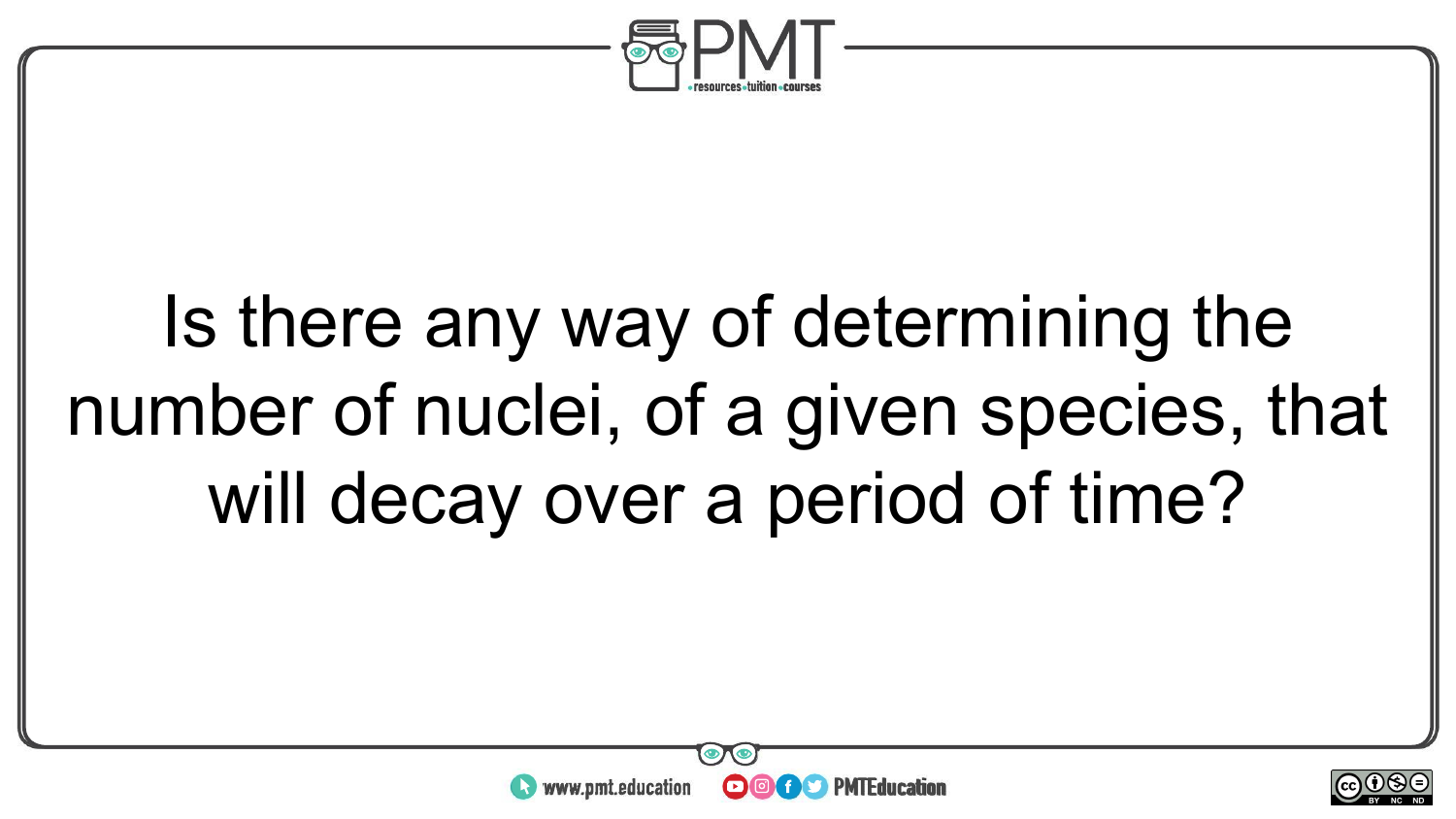

### Is there any way of determining the number of nuclei, of a given species, that will decay over a period of time? Yes.

Although the decay of individual nuclei is random, the number of decays of a species, within a closed system, can be known. The rate of decay of all species decreases exponentially over time.



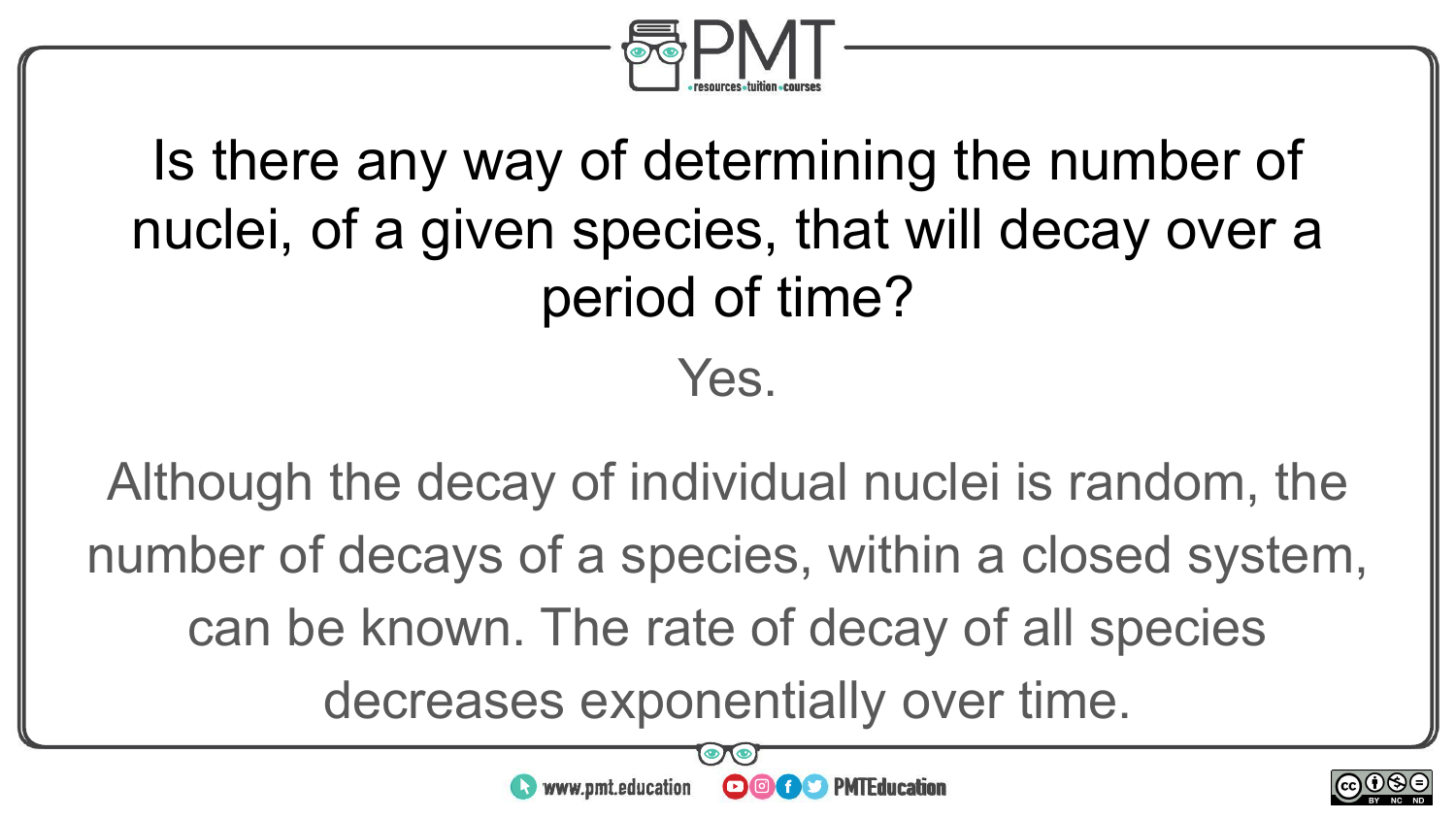

# What is meant by the term 'activity'? Can you give an equation to describe it?



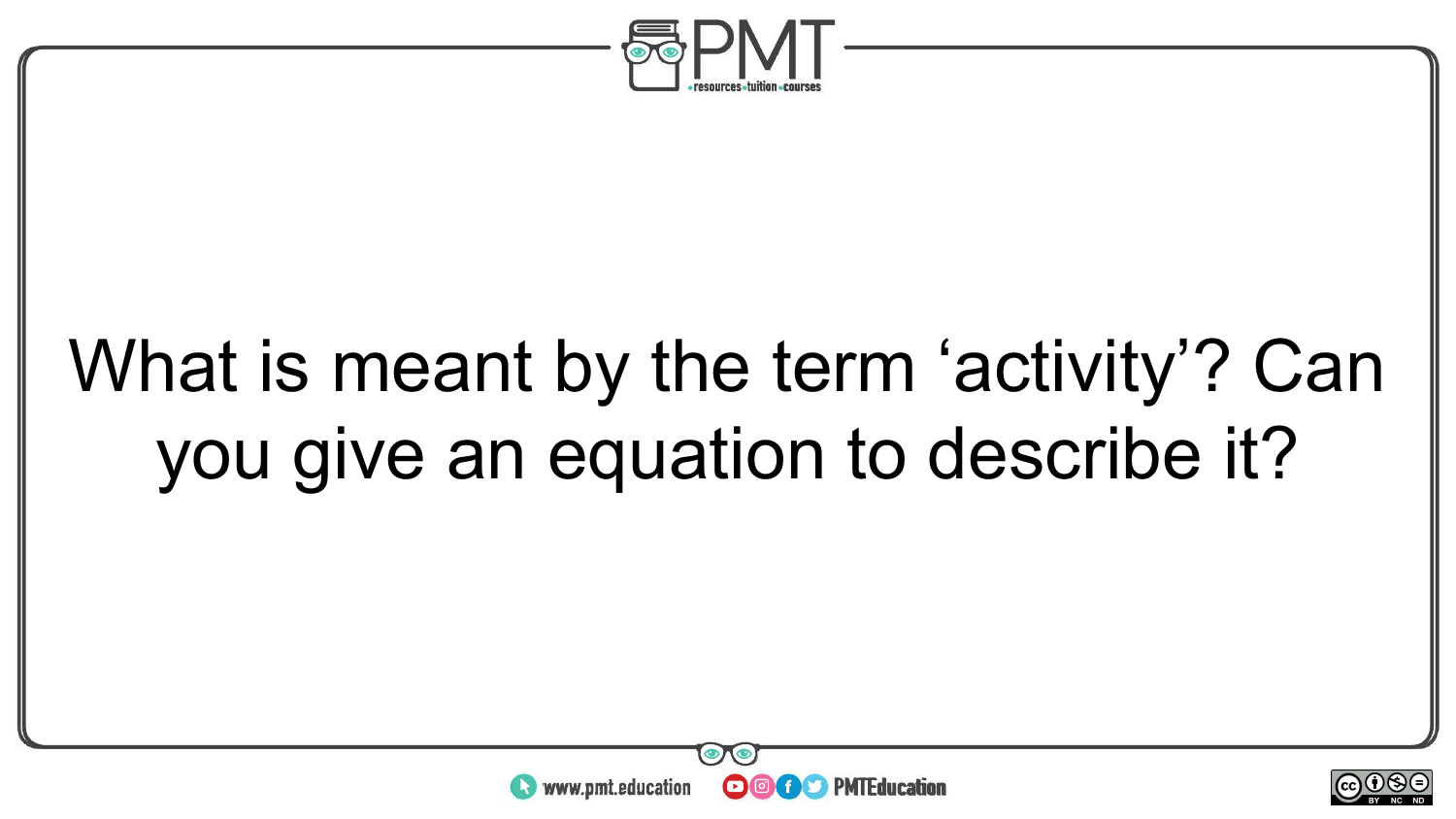

### What is meant by the term 'activity'? Can you give an equation to describe it?

Activity is the number of decay events per unit time (usually seconds).

$$
A = \lambda N
$$

Where  $A'$  is activity,  $\lambda'$  is the decay constant (specific to each individual atomic species) and 'N' is the number of atoms, of the decaying species, remaining.



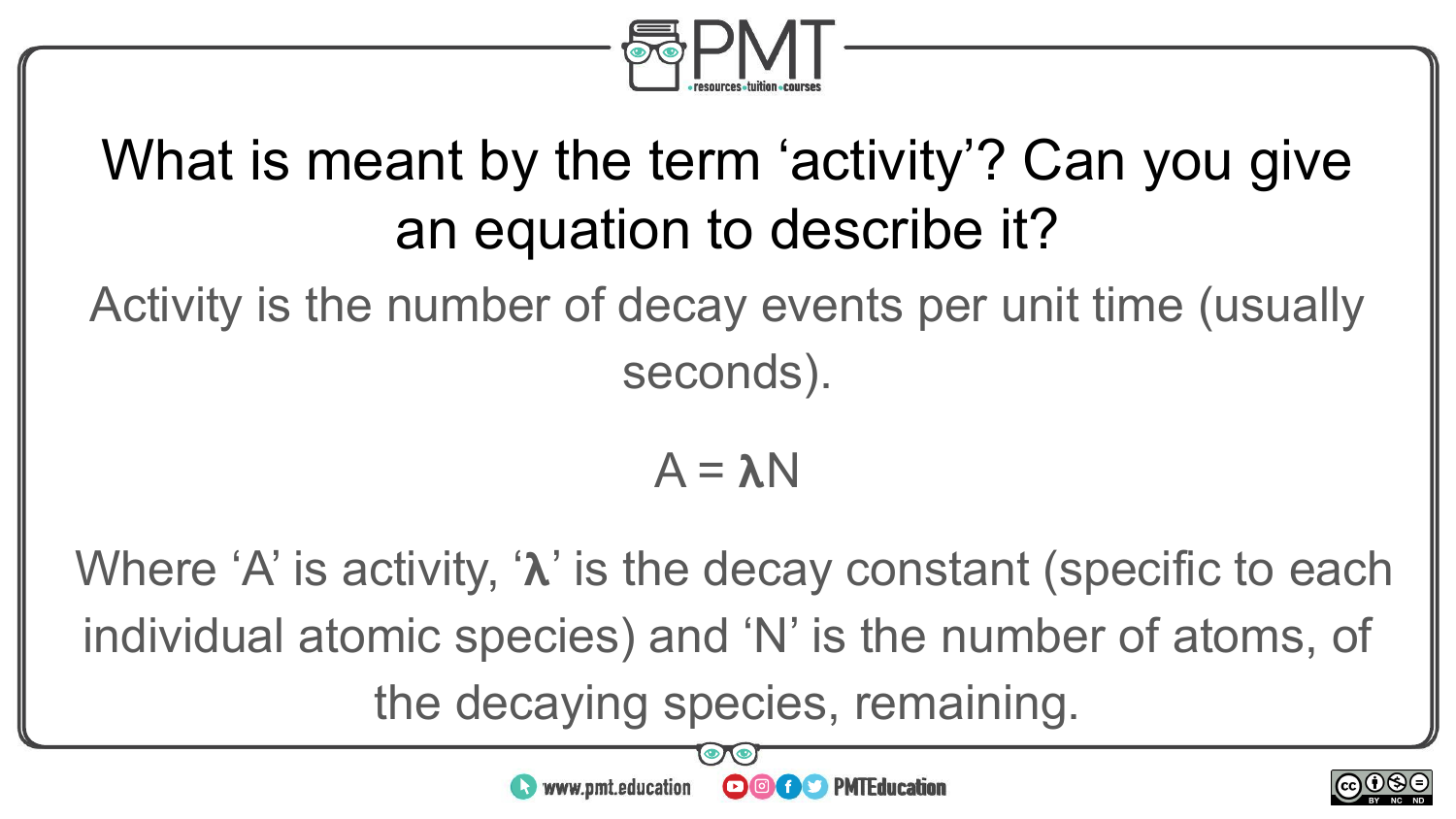

# Define the term 'half-life'.



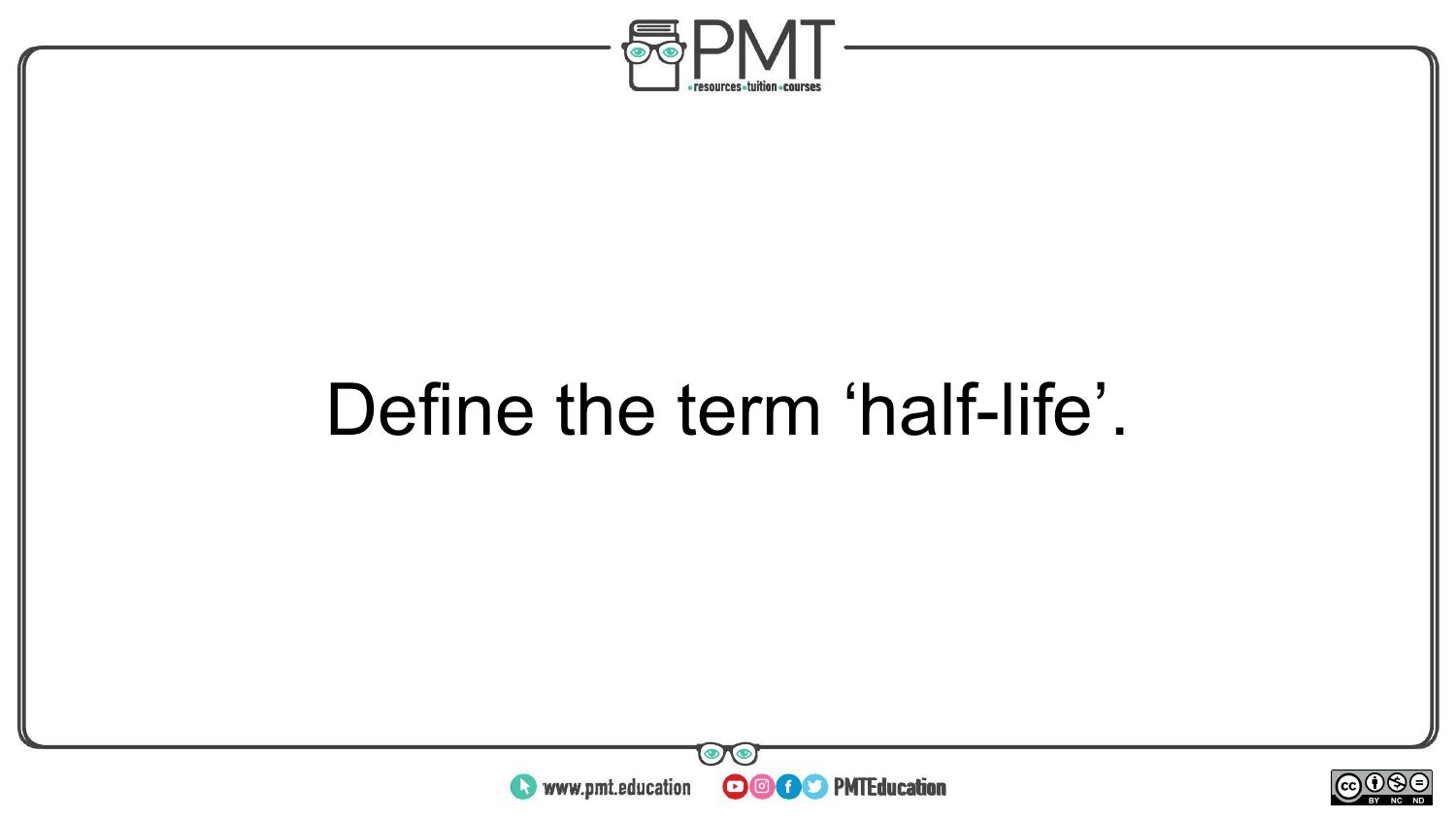

### Define the term 'half-life'.

A radioactive half-life is the time taken for the number of decaying atomic species to decrease by half. This is the same time that it takes for the activity of the species to decrease by half. Different atomic species have different half-lives.



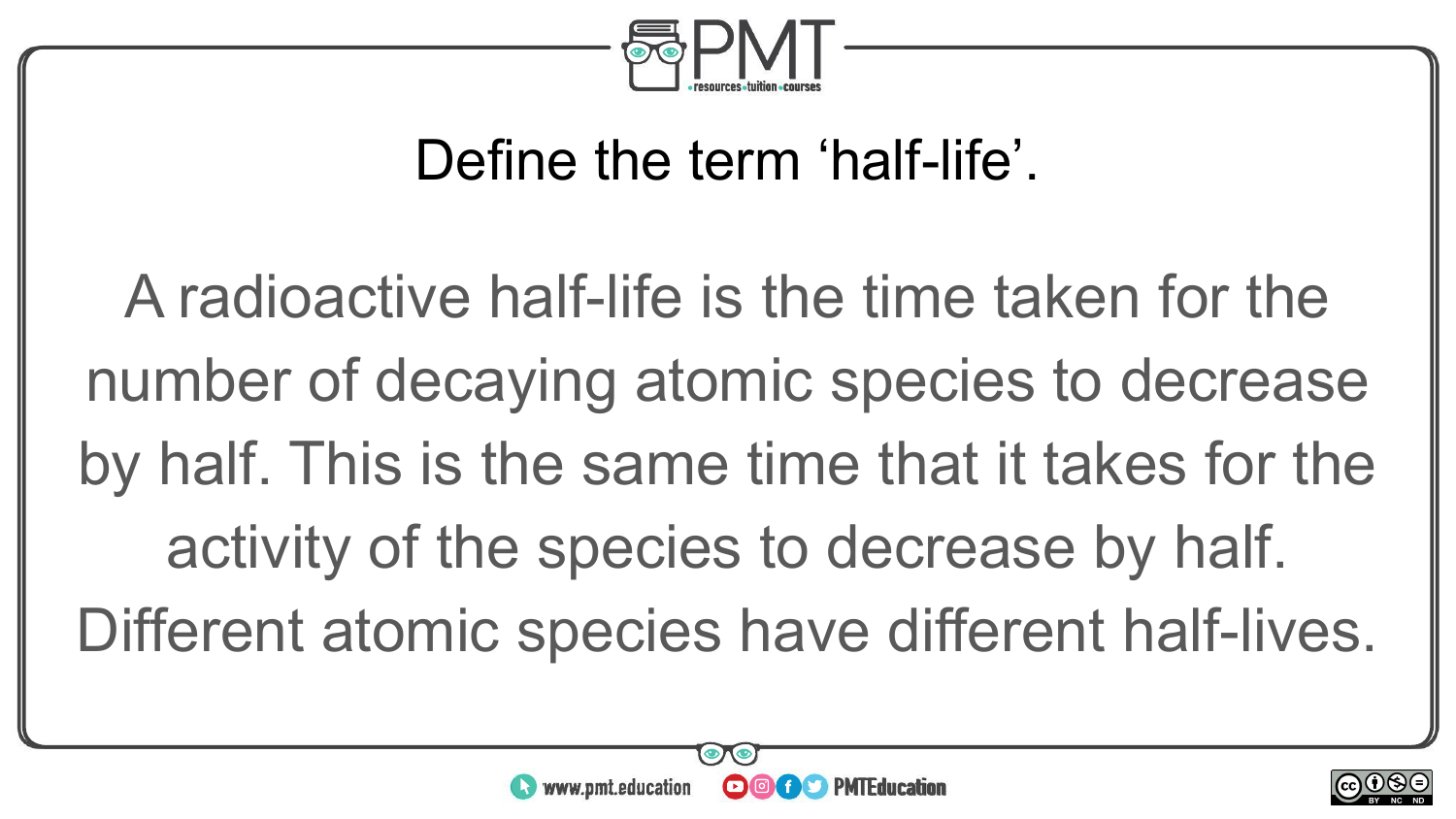

# Does the half-life of a species remain constant throughout the decay process? Use a graph to help explain.



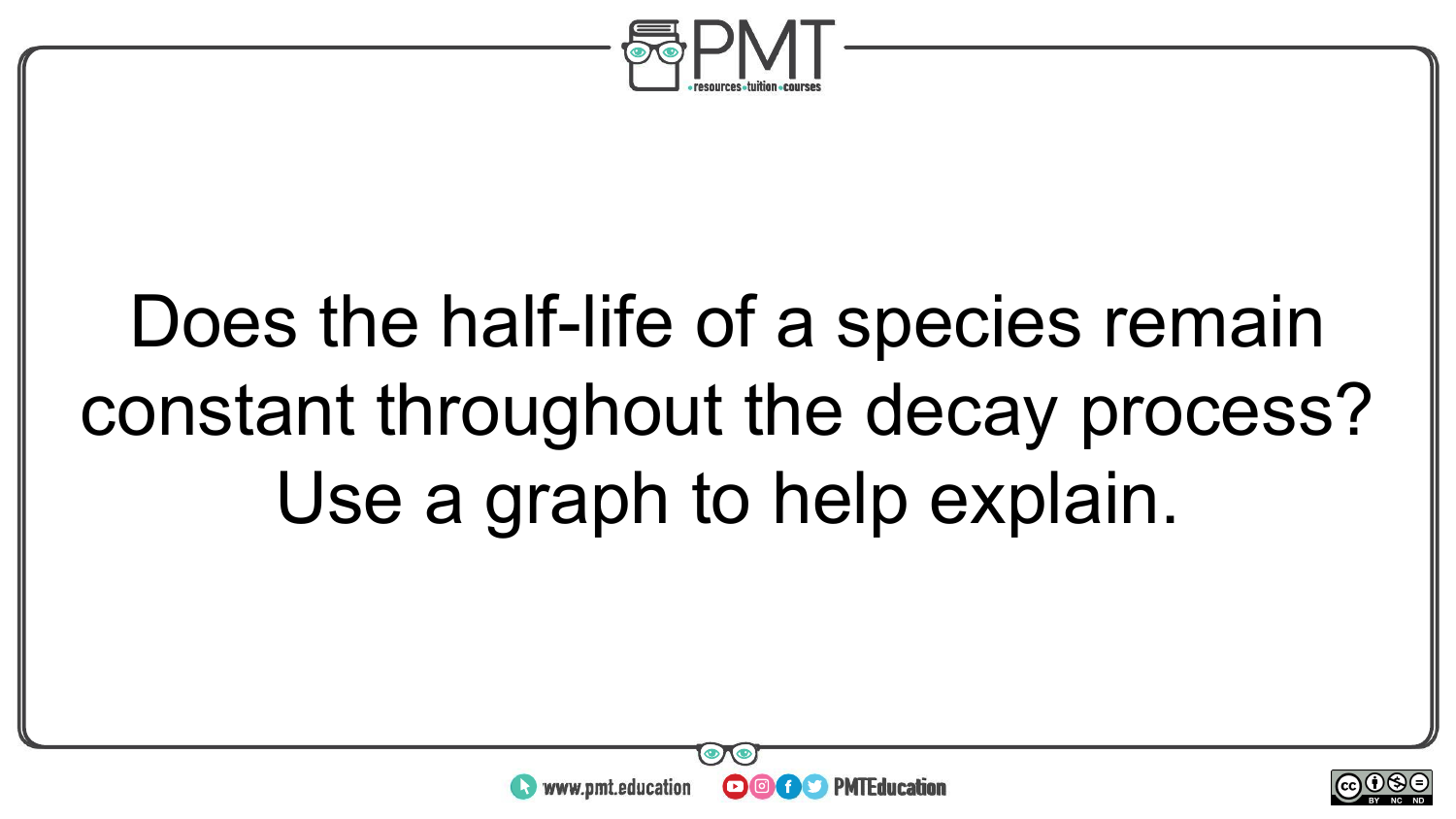

### Does the half-life of a species remain constant throughout the decay process? Use a graph to help explain.

 $\boldsymbol{\Theta}$ 

**Of S** PMTEducation

Yes it does. As it can be seen on the graph, in exponential decay, as the number of undecayed atoms decreases, the activity decreases proportionally.

**https://www.pmt.education** 



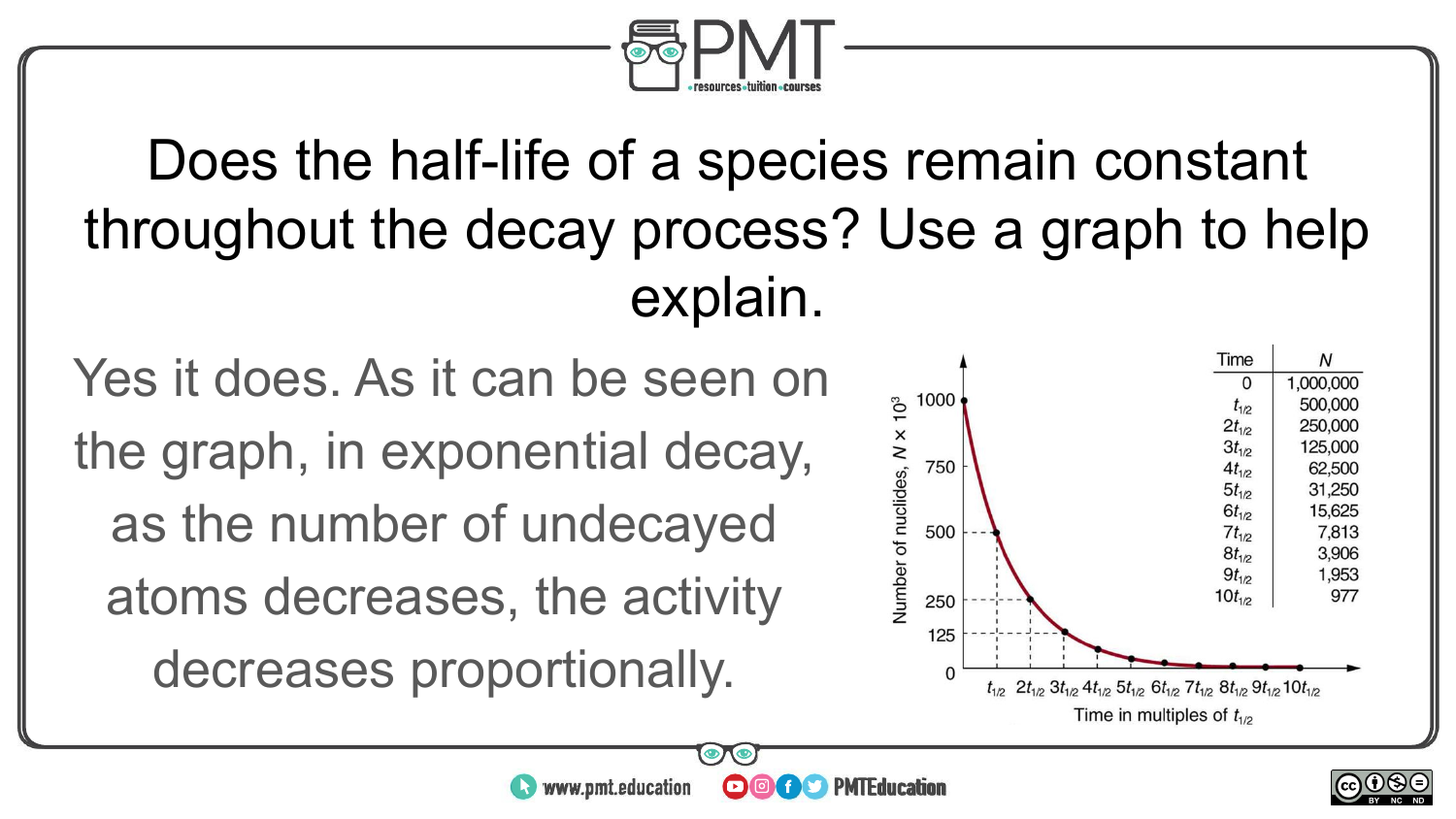

# Use equations to explain how the number decayed nuclei and the decay activity changes through time.



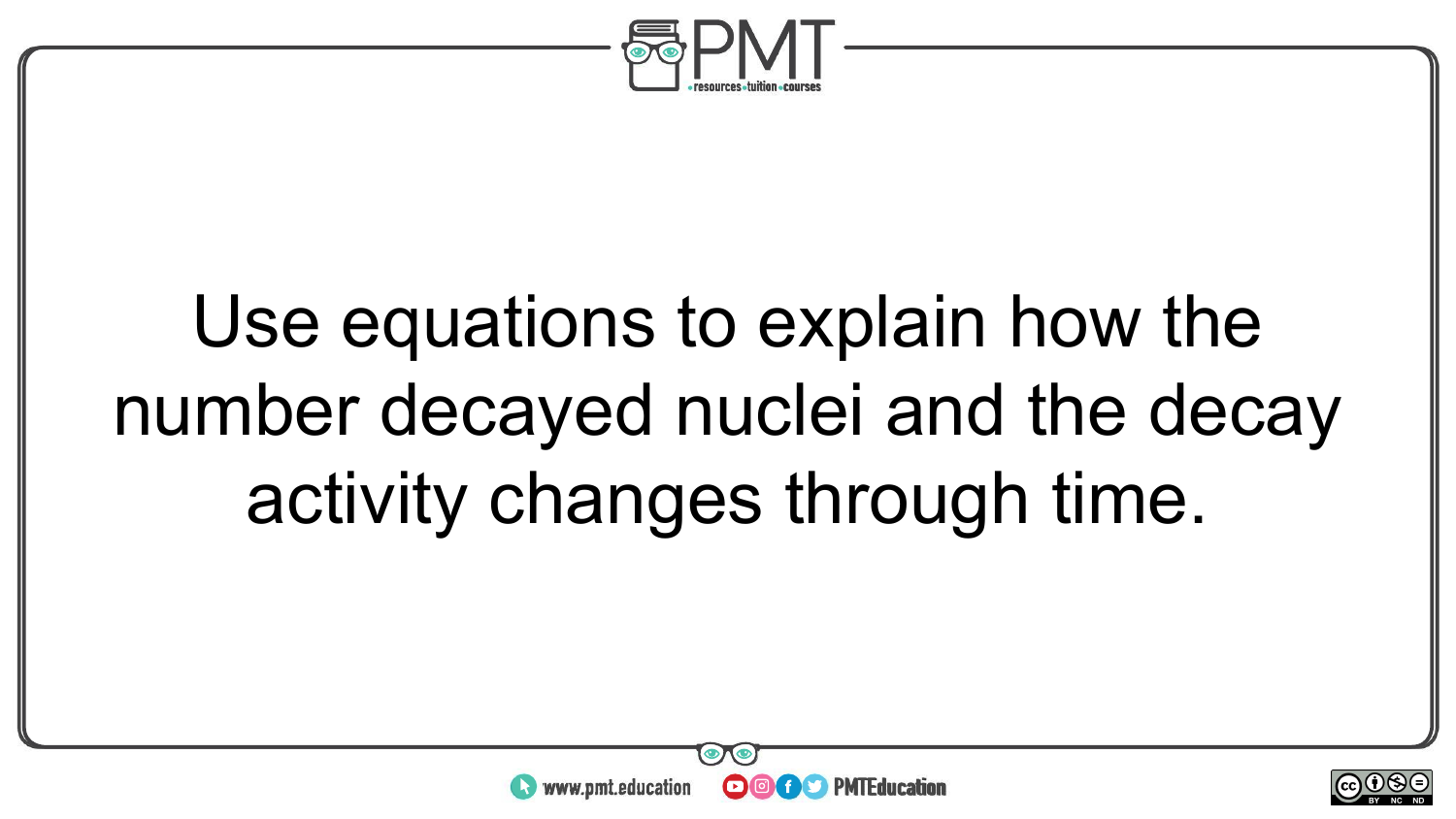

Use equations to explain how the number decayed nuclei and the decay activity changes through time.

Number: 
$$
N = N_0 e^{-\lambda t}
$$

Activity: 
$$
A = A_0 e^{-\lambda t}
$$

Where ' $N_0$ ' and 'A<sub>0</sub>' are the number of undecayed atoms and the activity at t=0 respectively.

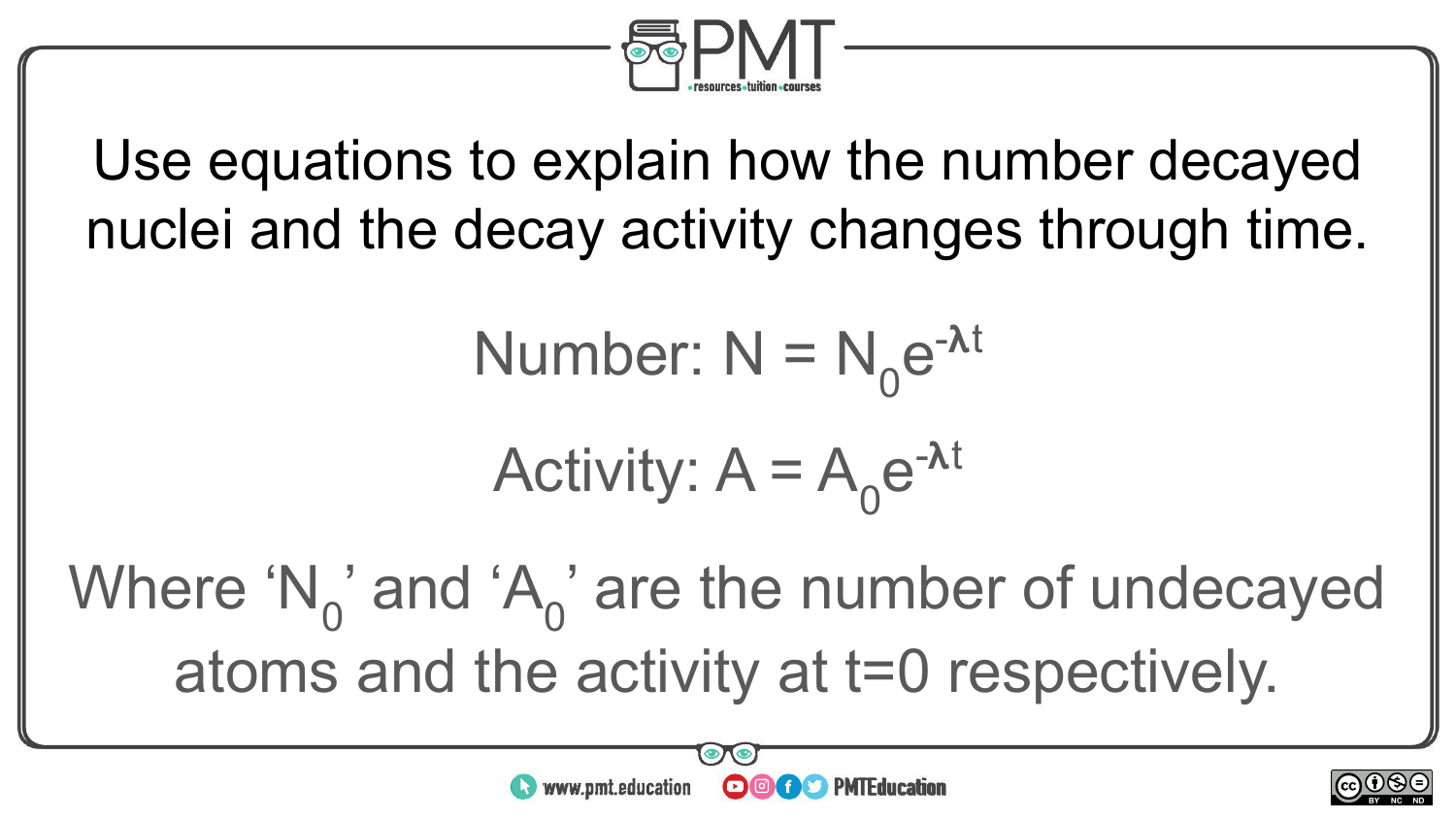

# Use the equation  $x = x_0 e^{-\lambda t}$  to figure out the relationship between the decay constant  $(\lambda)$  and the half life  $(t_{1/2})$ .